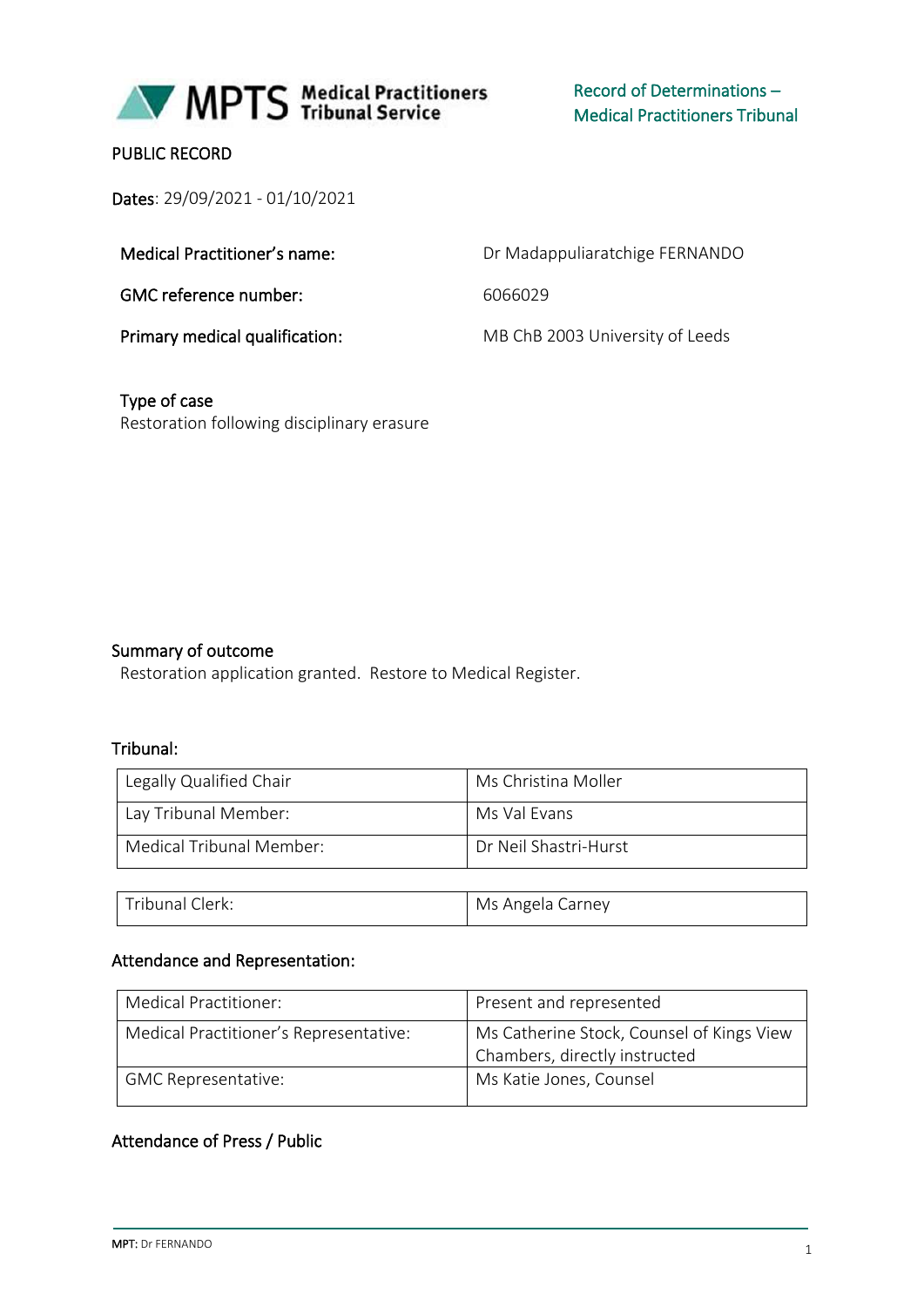In accordance with Rule 41 of the General Medical Council (Fitness to Practise) Rules 2004 the hearing was held partly in public and partly in private.

# Overarching Objective

Throughout the decision making process the Tribunal has borne in mind the statutory overarching objective as set out in s1 Medical Act 1983 (the 1983 Act) to protect, promote and maintain the health, safety and well-being of the public, to promote and maintain public confidence in the medical profession, and to promote and maintain proper professional standards and conduct for members of that profession.

# Determination on Restoration Application - 01/10/2021

1. This determination will be read in private. However, as this case concerns Dr Fernando's previous misconduct and caution, a redacted version will be published at the close of the hearing with those matters relating to XXX removed.

2. Before the hearing started the Legally Qualified Chair (LQC) informed everyone of a connection with counsel for Dr Fernando, a former tenant of Alexander Chambers, where the LQC was a tenant until late 2018. GMC Legal was informed of this last week. In the presence of both counsel, the LQC gave advice to the Tribunal about any risk of perceived bias.

3. The Tribunal accepted the advice of the Legally Qualified Chair and bore in mind the relevant principles in the authorities, including *Porter v Magill [2002] 2 AC 357*, which set out the test of apparent bias as being 'whether a fair minded and informed observer, having considered the facts, would conclude that there is a real possibility that the Tribunal was biased', as well as *Helow v Home Secretary [2008] 1 WLR 2416*, which described a fairminded observer as 'the sort of person who always reserves judgment on every point until she has seen and fully understood both sides of the argument. She is not unduly sensitive or suspicious, nor complacent'.

4. There were no comments from counsel on this legal advice, nor any objection to the LQC conducting the hearing. The Tribunal decided to proceed as there was no risk of actual or perceived bias.

# Background

5. Dr Fernando qualified as a doctor in 2003. He appeared before a Fitness to Practise Panel (the FTP Panel) hearing in December 2013. At the outset of that hearing Dr Fernando admitted the Allegation in full and the FTP Panel found it proved.

6. On 3 January 2013 Dr Fernando accepted a caution from Guildford police for a criminal offence of fraud by dishonest false representation contrary to sections 1 and 2 of the Fraud Act 2006. Dr Fernando had presented a prescription for tablets at a pharmacy in Guildford on 3 August 2012 in the name of a fictitious patient and purportedly signed by Dr B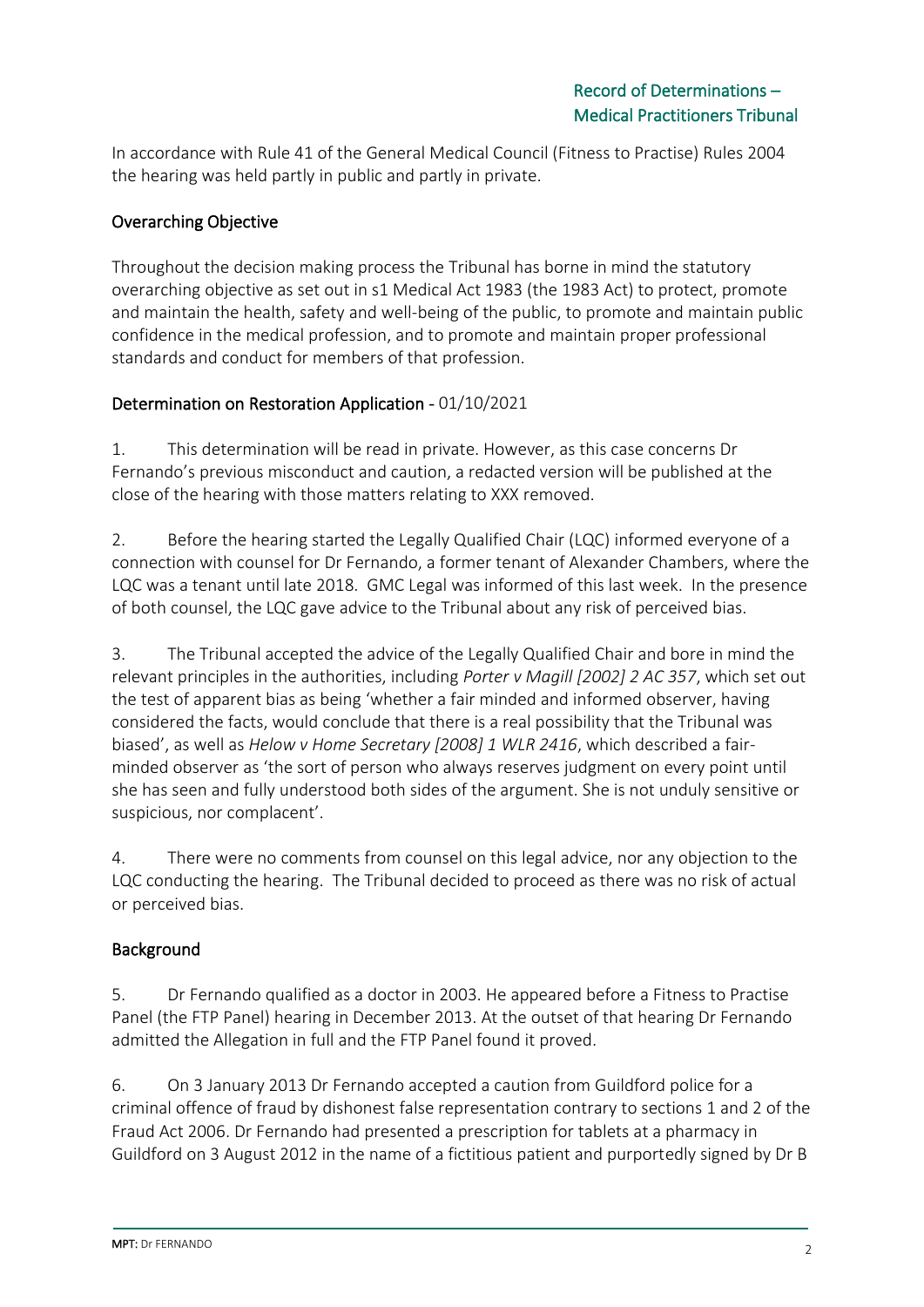of Binscombe Medical Centre in Godalming. At that time, Dr Fernando was working as a GP Partner at the Victoria Practice in the Aldershot Centre for Health. Dr Fernando admitted that he had intended to obtain XXX for himself, wrote the prescription and signed it without Dr B's knowledge.

7. Dr Fernando was arrested on 3 August 2012. When police searched his car, they found a prescription pad from Binscombe Medical Centre, stamped with Dr B's name. During this search the police also found a prescription for tablets made out to Patient A purportedly signed by Dr C of the Border Practice in Aldershot. Dr Fernando admitted that there was no patient there with the same name as Patient A or with the date of birth on the prescription; he had completed and signed the prescription without Dr C's knowledge or consent. Dr Fernando also admitted that his actions in relation to the two prescriptions were dishonest.

8. During the police search of Dr Fernando's house and car, a number of prescription pads were found which belonged to:

- Border Practice in Aldershot;
- Penhurst Gardens Surgery in Edgware, Middlesex;
- Goldsworth Park Health Centre in Woking, Surrey;
- Haslemere Health Centre in Haslemere, Surrey;
- Guildowns Group Practice in Guildford, Surrey; and
- Hillview Medical Centre in Woking, Surrey.

9. Dr Fernando admitted that these prescription pads were in his house and car because he had failed to return them to the relevant practices after he left each one.

10. Dr Fernando admitted that, after his arrest in August 2012, he did not inform his partners at the Victoria Practice of the reason for his arrest; he led them to believe that he had been arrested for a road traffic offence. Dr Fernando admitted that he was dishonest with his partners at the Practice.

11. Dr Fernando admitted that, between 1 March 2012 and 7 August 2012, he allowed his professional indemnity insurance to lapse. Dr Fernando also admitted that, on his application to join the Performers List of Hampshire Primary Care Trust (the PCT) in October 2009, he failed to declare that he had worked at Penhurst Gardens Surgery in Edgware. He also failed to declare that his employment at Guildowns Group Practice in Guildford was terminated due to an unsatisfactory probation period. Dr Fernando admitted that these omissions were dishonest.

12. The FTP Panel determined that the public would have viewed Dr Fernando's caution as a serious matter which undermined the reputation of the profession.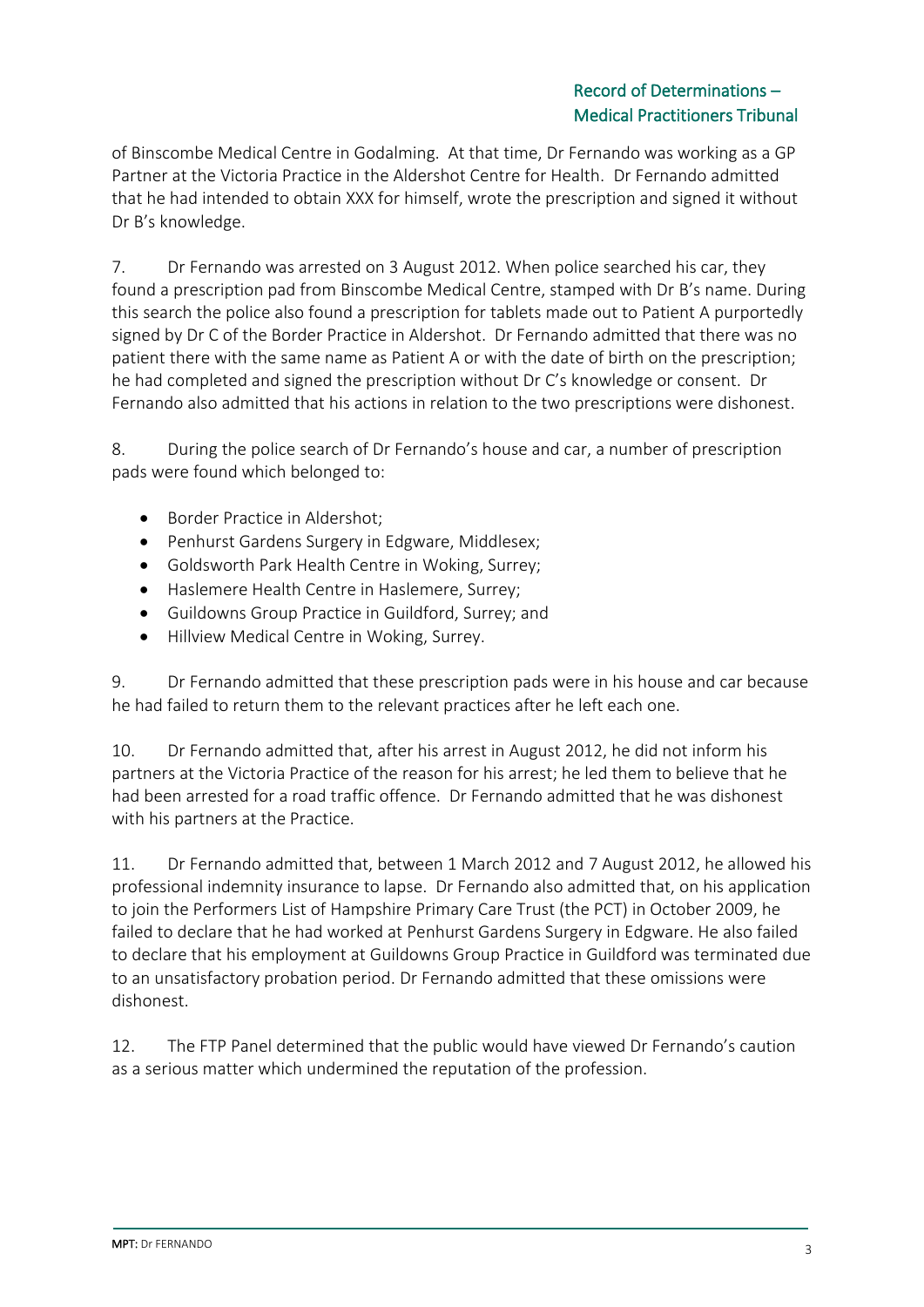13. In relation to misconduct the FTP Panel noted that Dr Fernando had in his car a prescription completed by him for drugs, made out in the name of a non-existent patient and that he had admitted that this was dishonest.

14. In relation to the matter of Dr Fernando's professional indemnity insurance, the FTP Panel considered this to be a very serious issue. The requirement to have insurance is fundamental to medical practice; the lapse in Dr Fernando's cover could have had disastrous consequences for the Victoria Practice, as it could have placed that practice in breach of its contract with the PCT.

15. In relation to Dr Fernando's application to join Hampshire PCT Performers List, the FTP Panel found that he had failed to provide full details, including particulars of an unsatisfactory probation; he did not declare his employment at the Penhurst Garden Surgery in Edgware at all. Dr Fernando stated that he was a locum at the Guildowns Group Practice for a fixed period, but he had been a salaried doctor on probation. Dr Fernando accepted that these failures were dishonest.

16. When Dr Fernando asked a colleague, Dr D, to cover some duties on 13 September 2012, he said he had to leave due to "an urgent personal matter… to sort some things out". However, it was not until 14 September 2012, that Dr Fernando disclosed that he had appeared before a PCT Performance panel on 13 September 2013 after prescribing XXX.

17. It was not until 1 October 2012 that Dr Fernando revealed to his GP partners the extent of the allegations against him, including the fact of his arrest on 3 August 2012. When Dr Fernando was first interviewed by Surrey Police he did not make admissions, but sought initially to cover up. Dr Fernando did not fully admit his dishonest behaviour until urged to do so by the police and GP partners.

18. Dr Fernando told the police that he had not been asked to return prescription pads, saying that he had retained them for any further locum work or home visits for those surgeries. The FTP Panel did not accept this explanation as some pads were retained long after Dr Fernando had ceased work at the practices. It considered that Dr Fernando should have returned them without being asked; his failure to do so fell below the standard of conduct expected of a doctor.

19. The FTP Panel considered that Dr Fernando's admitted dishonesty, and the matters relating to his professional indemnity insurance, inaccurate application to Hampshire PCT and retaining prescription pads, taken individually, were each sufficiently serious to bring his fitness to practise into question.

20. The FTP Panel concluded that Dr Fernando had acted dishonestly on a number of occasions; this was not a case of a single act of dishonest behaviour. In addition, Dr Fernando did not appear to have recognised that his behaviour was inappropriate and well short of the standards expected of a medical practitioner.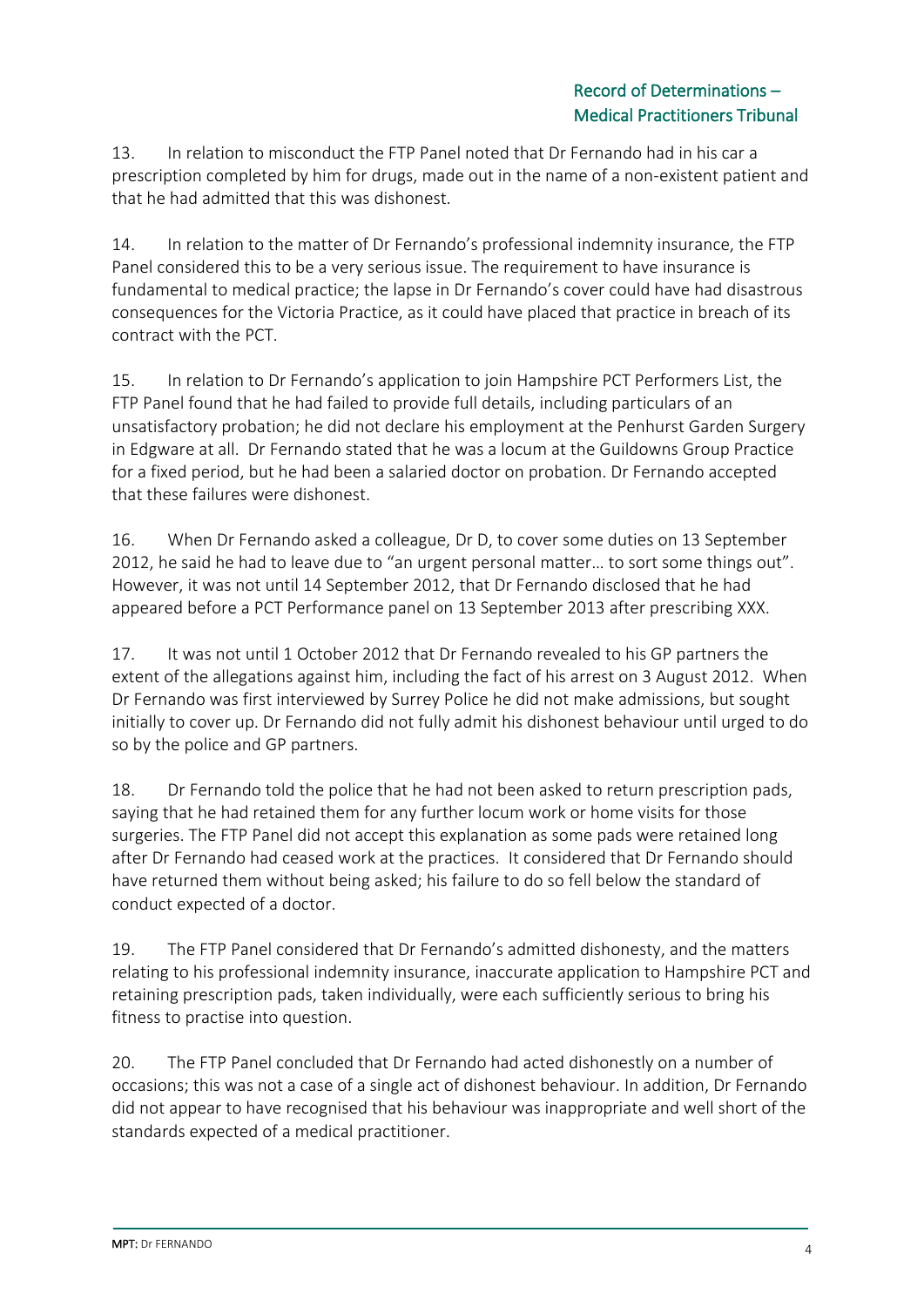21. The FTP Panel considered that Dr Fernando's misconduct and the caution he had received had brought the medical profession into disrepute. His misconduct had breached fundamental tenets of the profession.

22. The FTP Panel considered whether Dr Fernando's behaviour was remediable although it accepted that dishonesty, by its very nature, was difficult to remedy. The FTP Panel noted that insight into his misconduct could contribute to Dr Fernando's remediation, but it was not been presented with any evidence to demonstrate his insight into the matters that had brought him before the Panel.

23. The FTP Panel was not satisfied that Dr Fernando would not be dishonest in the future. He had acted dishonestly in the past. In all the circumstances, the FTP Panel concluded that Fernando's fitness to practise was impaired by reason of his caution and misconduct.

24. The FTP Panel accepted that Dr Fernando had sought to understand his behaviour and how to remediate; XXX. However, Dr Fernando's acts of dishonesty were persistent and [initially] covered up. The FTP Panel was not persuaded that he had developed sufficient insight into the gravity of what he had done. The FTP Panel considered that Dr Fernando had a deep-seated attitudinal problem and displayed poor judgement, resulting in dishonest actions, when facing embarrassment or issues that would affect how he was perceived by others. The FTP Panel concluded that there was a real risk of repetition.

25. The FTP Panel considered the seriousness of Dr Fernando's misconduct and found that Dr Fernando had a reckless disregard for some of the core principles of Good Medical Practice (GMP). It concluded that Dr Fernando's actions demonstrated that he was not a doctor whose probity could be relied upon; if a doctor's probity cannot be relied on, then this was fundamentally incompatible with continued registration.

26. The FTP Panel determined that the only appropriate and proportionate sanction in Dr Fernando's case was one of erasure, taking account of the need to protect the public interest, specifically the need to protect public confidence and maintain proper standards. It took account of the principle of proportionality, balancing Dr Fernando's needs with the public interest and concluded that the need to protect the public interest outweighed his interest. The FTP Panel determined to erase Dr Fernando's name from the Medical Register.

27. Dr Fernando appealed the FTP Panel's determination, but its decision to erase was upheld. Dr Fernando's name was erased from the Medical Register on 21 May 2014.

28. The Tribunal acceded to the request made by Ms Stock, Counsel for Dr Fernando, to allow a relative of Dr Fernando to observe the virtual hearing after he had given evidence, in order to support him. Ms Jones, Counsel for the GMC had no objection. The LQC reminded Dr Fernando not to discuss his evidence with anyone until he had finished.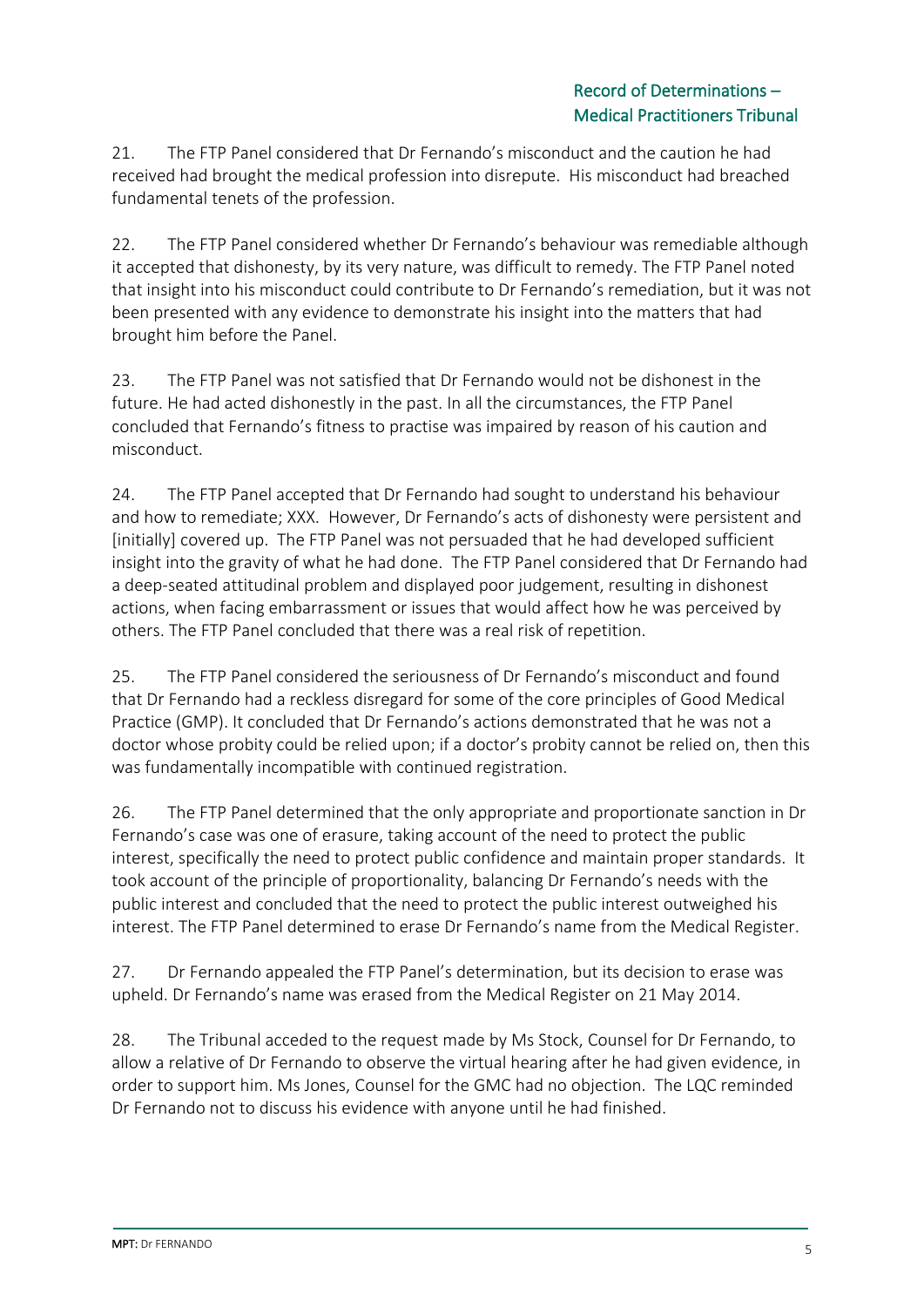29. The Tribunal was also asked by both counsel to ensure that confidential matters were not heard in public. The Tribunal agreed that XXX and other private issues should not be heard in public and that the Determination should reflect this.

# Documentary Evidence

30. The Tribunal had regard to the documentary evidence provided by the parties. This evidence included but was not limited to:

- 2013 Fitness to Practise Panel's Determination on Facts, Impairment and Sanction
- Dr Fernando's witness statement dated 1 September 2021
- Dr Fernando's reflective statement dated 1 September 2021
- Letters of Apology dated April 2013 and February 2019
- Evidence of attendance on Ethics and Probity Courses between 2013 and 2020
- GP Observership /Clinical placement at Binscombe Medical Centre May 2019
- XXX
- XXX
- XXX
- Continuing Professional Development (CPD) Summary
- Dr Fernando's reflections on CPD
- Character reference from Dr G, GP Principal / Trainer, Binscombe Medical Centre, dated 16 August 2021
- Character reference from Dr H, GP at Border Practice, dated 21 August 2021
- Character reference, Ms I, Area Manager Kent, Oxfam, dated 17 August 2021
- Character reference, Mr J, Manager, Oxfam Sevenoaks, dated 5 August 2021
- Character reference, Mrs K, dated 29 August 2021.

#### Dr Fernando's evidence

31. Dr Fernando provided a detailed witness statement dated 1 September 2021 to the Tribunal. He then gave oral evidence and answered all questions.

32. Dr Fernando told the Tribunal that he accepted reasons given for his erasure. He fully recognised that his dishonest behaviour was a grave breach of trust. He had delayed his application for restoration until he considered that he had deep insight into his misconduct and that he had remediated as fully as possible. He had also been concerned to ensure that his medical skills and knowledge were up to date.

33. Dr Fernando added that XXX had recently been very ill and his involvement with their care and treatment, liaising with doctors, had rekindled his passion for medicine. He was keen to return to medical practice to contribute to society and the profession.

34. Dr Fernando said that it had been a difficult eight years since erasure, but he now fully recognised the seriousness of his dishonest acts and the harmful impact of his actions on his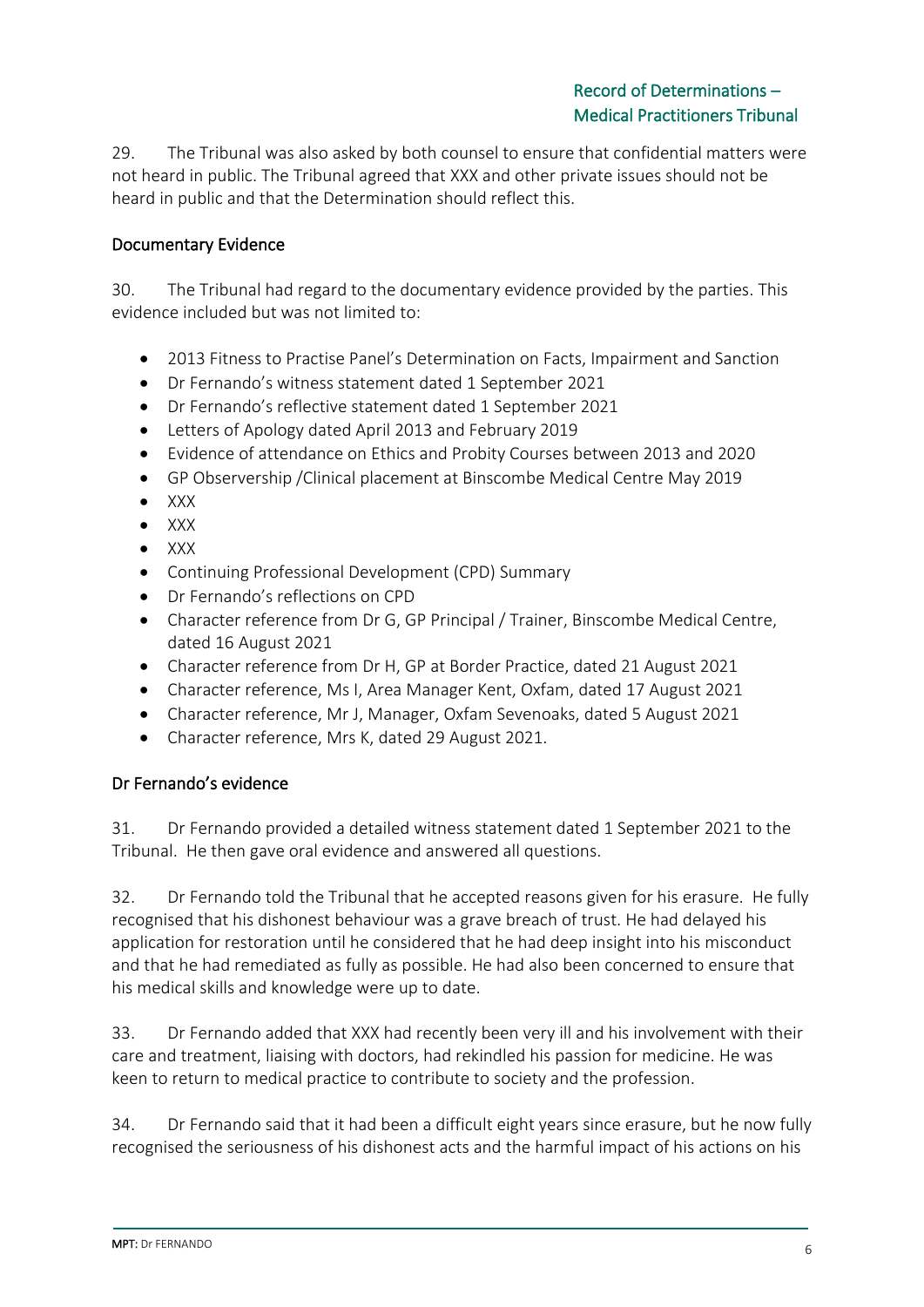colleagues, the GMC, relatives and public. He knew that his misconduct had brought the profession into disrepute.

35. Dr Fernando said that he had been very angry with himself; XXX. Dr Fernando had benefitted from XXX and other XXX support including mentoring. He had attended and reflected on probity and ethics courses and workshops.

36. Dr Fernando told the Tribunal that he had made full disclosure to prospective employers about his police record and his erasure. This had often prevented him from getting work, causing financial difficulties for himself and close relatives. Dr Fernando said that he had also undertaken work for the Alzheimer's Society. More recently he had worked for Oxfam and currently managed over 40 members of staff and volunteers.

37. Dr Fernando said that he did not seek to justify his past behaviour, as he realised that honesty is absolutely fundamental in a doctor. He was deeply ashamed of his dishonesty but added that he could not change the past.

38. Dr Fernando confirmed that he had done a lot of work to develop insight into the reasons for his dishonest behaviour, remediate his misconduct and avoid any repetition. By way of example, he referred to a course on boundaries as enabling him to gain deeper understanding of his past behaviour and dishonesty. He said that he had changed significantly and matured since 2012.

39. Dr Fernando said that he conducted himself with absolute honesty and integrity; if in doubt he would disclose extra information, providing even more detail than was required. What he had learned informed every aspect of his current approach. Testimonials and support from work colleagues indicated that he was trusted and valued. Successive promotions were also testament to the change in his behaviour.

40. Dr Fernando said that he has learned that, however challenging a situation, one must always be open and honest; also to trust others to be supportive at such times. He has now learned to seek help from line managers, colleagues, friends and relatives. In the past he had internalised his problems (not asked for support) but he now realised that this was a personal weakness, linked to his minimisation of the gravity of his offences. He had now actively addressed these issues by recognising the seriousness of dishonest misconduct, as well as being open about his difficulties and requesting help or support when appropriate.

41. Dr Fernando asked the Tribunal to consider his reflective statement outlining his journey and development. He was now fully aware of the wide-ranging consequences of his actions on others, which he likened to the 'ripple effect' of a stone in water. If he were to be restored to the Medical Register he would be scrupulously honest and uphold other principles in GMP.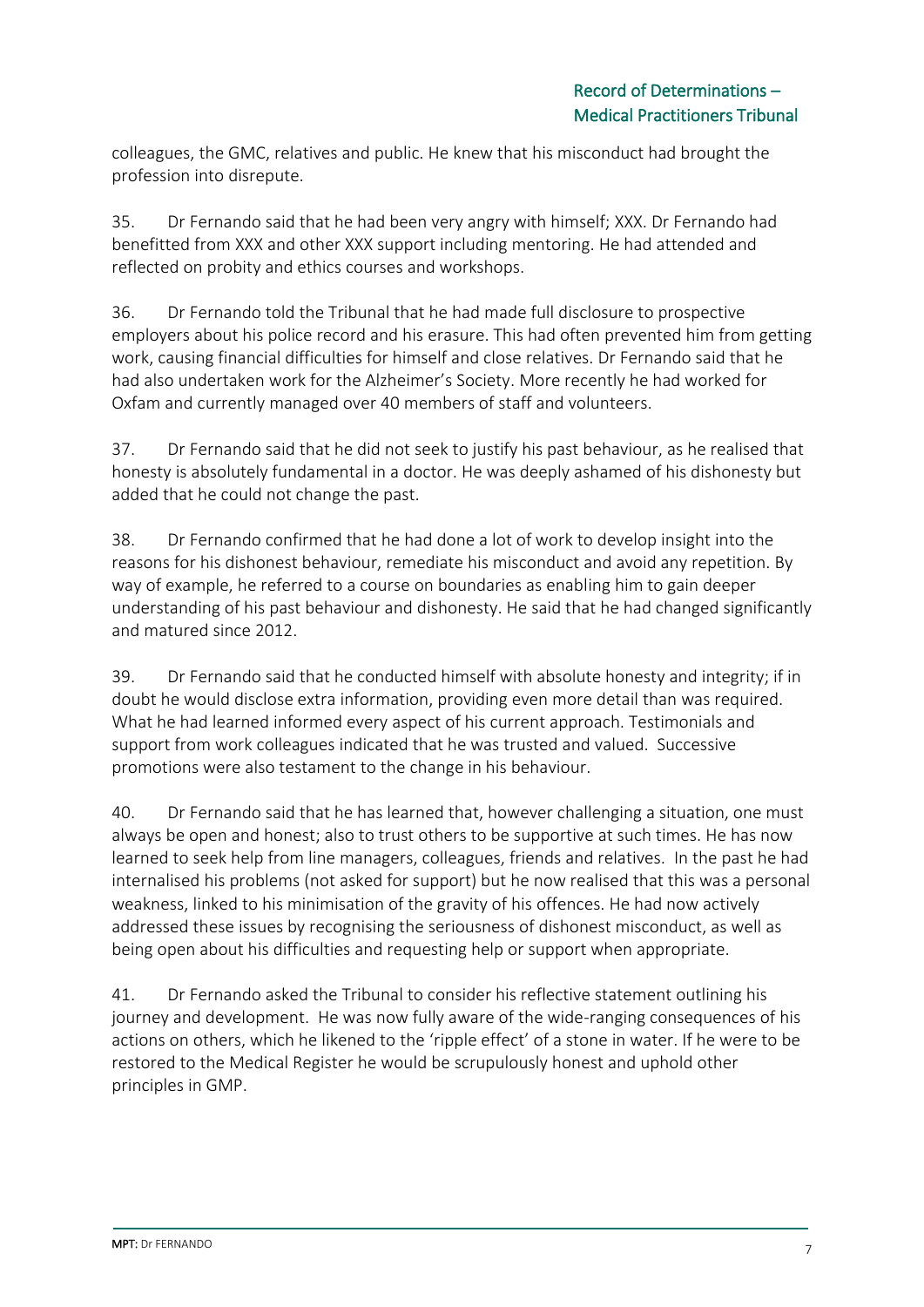42. Dr Fernando said he has kept his CPD up to date and that his mentors have provided help and guidance. As a result of his shame over his fraud, remorse, development of insight and work to remediate, he was now totally different from his younger self.

43. Dr Fernando said that he was cautioned, then convicted, of theft from shops as a young man. He had stopped associating with certain friends years ago as he recognised that they were a bad influence, although he did not seek to excuse his crimes. Twenty years ago he had little insight into the gravity of his dishonest behaviour as a medical student, but this had totally changed.

44. Dr Fernando said that it was never his intention to retain the prescription pads but he was embarrassed to contact those practices where negative remarks had been made. Although reluctant to return them in person, he accepted that he could have posted them back, in answer to questions in cross examination.

45. Dr Fernando said that he now makes full disclosure to all prospective employers about his criminal and regulatory record, including his erasure. At times such disclosures have contributed to the development of trust at work.

46. Dr Fernando described his erasure as a big 'wakeup call' enabling him to appreciate the gravity and impact of his misconduct on others, including members of the public who need to be able implicitly to trust their doctor/s. He said that he had undergone a huge life change. Dr Fernando said that he now appreciates the importance of disclosure from the point of view of a manager considering work applications too.

47. Dr Fernando said that he had allowed his public indemnity insurance to lapse by being careless, but he had set up reminders to ensure that this never occurred again as he fully realises the gravity of the lapse, particularly if an insurance claim needed to be made. Dr Fernando said that he is now scrupulous about renewal. He was also aware of the risk of reputational damage to any General Practice concerned.

48. Dr Fernando acknowledged that in 2012 he was embarrassed about XXX but did not seek to excuse his behaviour in falsifying prescriptions using fictitious names of 'patients'. XXX.

49. Dr Fernando accepted that he had fraudulently written prescriptions for his own use and he knew it was wrong at the time. However, he has learned from courses on ethics; he now understands how he falsely 'justified' his actions to himself and is fully aware of how impaired his judgement was at the time. He said that he is deeply ashamed and embarrassed about his dishonesty now.

50. Dr Fernando said that in the past his focus was on care and clinical skills rather than professional ethics, which he now realised could impact on patient care and treatment. He acknowledged that he did not previously pay sufficient attention to professional ethics.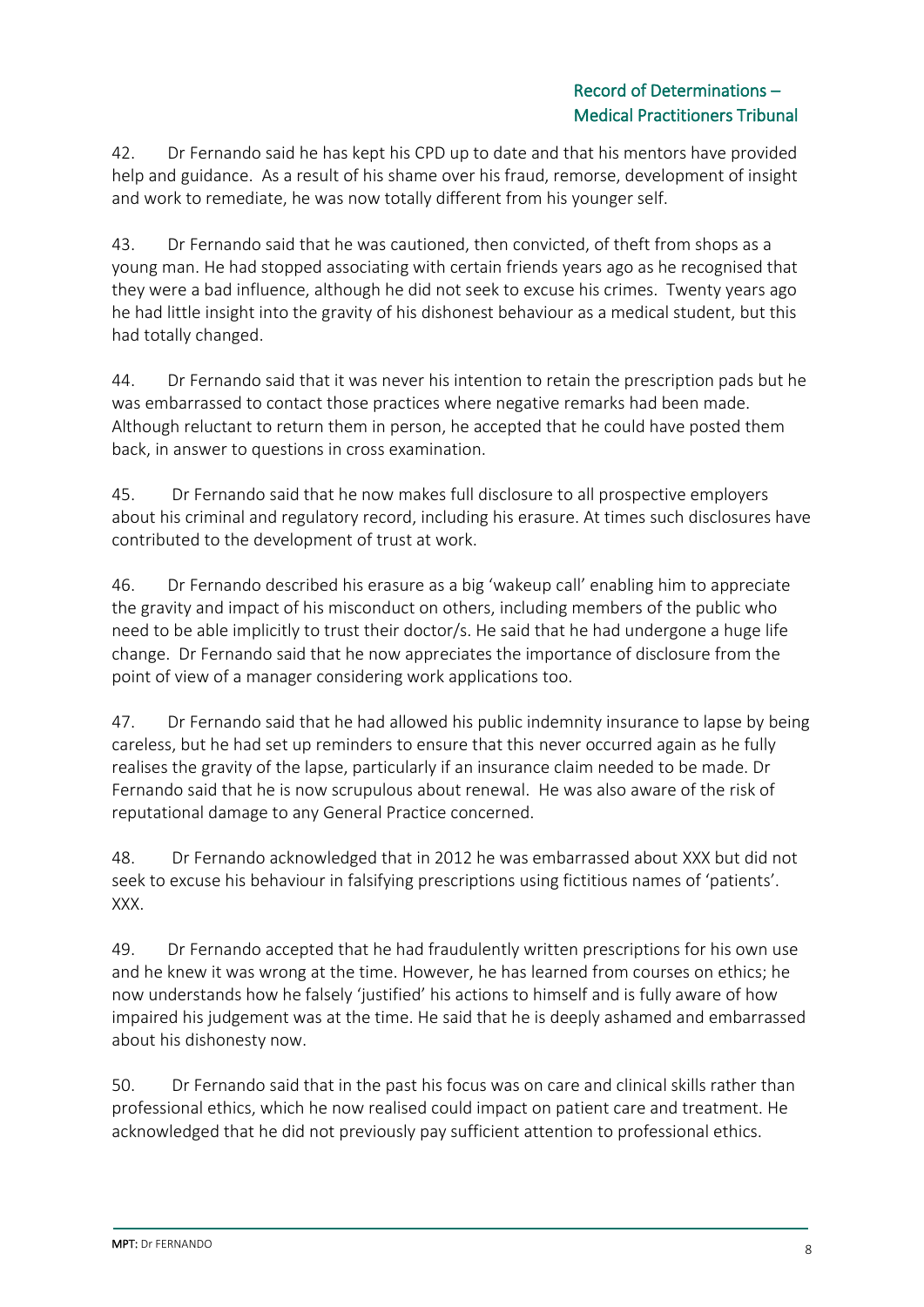Patients need to trust medical professionals; if the public has no confidence in doctors, it can have a real impact on their health.

51. Dr Fernando said that being erased had meant that he was unable to practise medicine. However, Dr Brunet had helped him to identify CPD for General Practice. Dr Fernando said that, if he were restored to the register, he would complete the GP Induction and Refresher course; his clinical knowledge would be assessed, any gaps identified and then addressed. He had undertaken clinical observations, but that has ceased due to the pandemic. During the observerships he realised that his skills had not deteriorated as much as he had feared, so he had gained confidence and had few, if any, concerns about his medical skills and knowledge. He had also gained skills and management experience from his work at the Alzheimer's Society and Oxfam.

52. When his work is very stressful, Dr Fernando said that he now XXX, or advice and support from mentors or colleagues; he would not have done so in the past. Recently he disclosed that XXX and his employer made provision for him to take time off, as needed. He was XXX and would not consider dishonest behaviour in future. He was more mature and had shown that he can make use of resources to support him. There have been no concerns about honesty or probity in the last nine years.

53. Dr Fernando said that he was XXX and would not consider dishonest behaviour in future. He was more mature XXX. There had been no concerns about honesty or probity in the eight years since his erasure.

54. If asked about his erasure by a patient he would be open and respond to any questions from patients. Although he would be frank about his erasure for dishonest misconduct, he would not disclose private information XXX. If the patient did not wish to be treated by him, he would refer them to a colleague.

55. Dr Fernando emphasised that he was genuinely sorry for his past behaviour. If restored to the Medical Register he would not repeat his misconduct. He was keen to contribute to society by using his professional skills.

# Submissions

56. Ms Jones, on behalf of the GMC, provided the Tribunal with the background to the case. Ms Jones stated that the onus was on Dr Fernando to satisfy the Tribunal that he is fit to return to unrestricted practice.

57. Ms Jones referred the Tribunal to the 'Guidance for medical practitioners tribunals on restoration following disciplinary erasure' (The Restoration Guidance) the test to be applied and the over-arching objective.

58. Ms Jones accepted that there is evidence of insight and remediation but submitted that his dishonest misconduct was serious and persisted over time, in different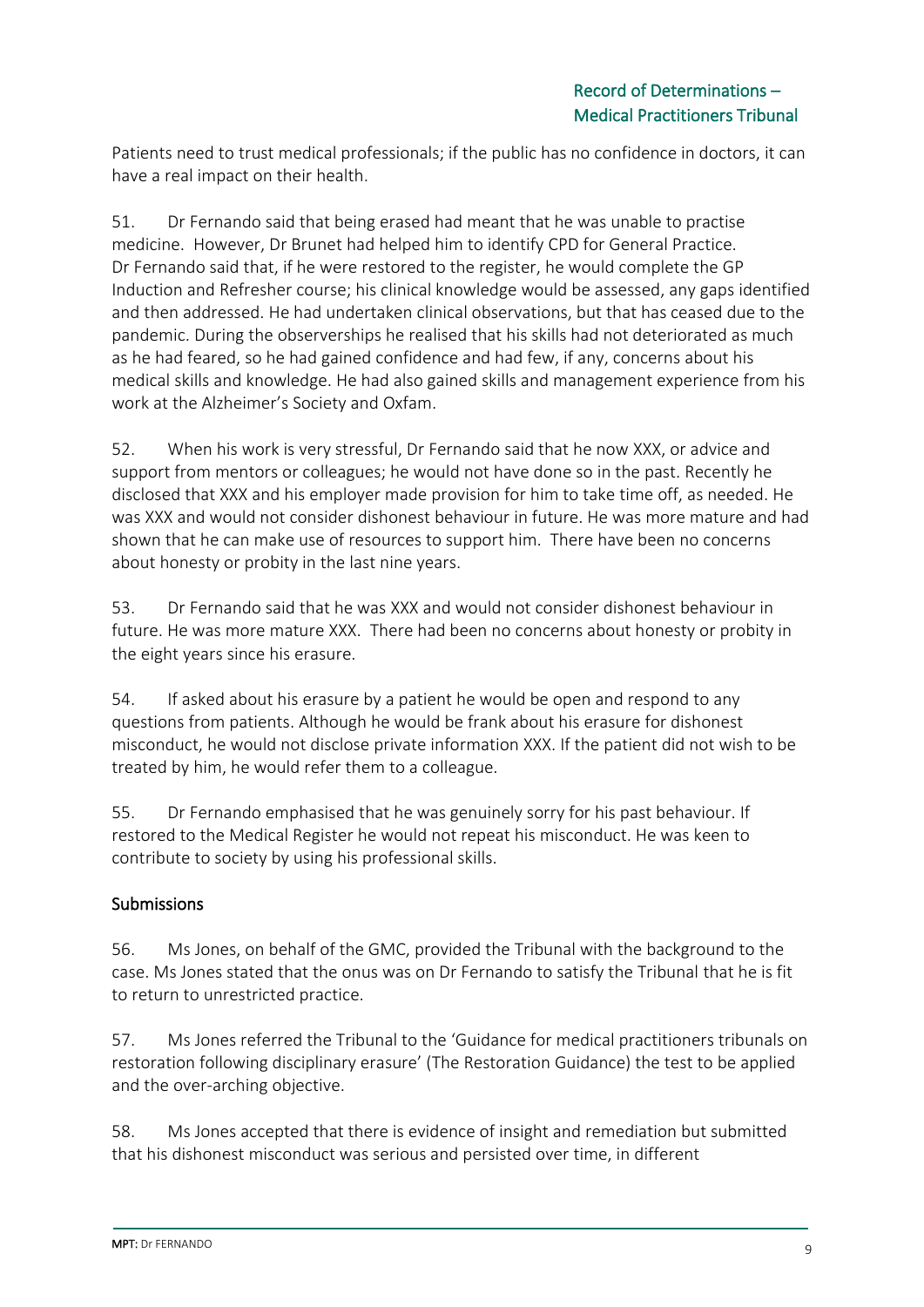## Record of Determinations – Medical Practitioners Tribunal

circumstances. Although his caution and conviction for theft were many years ago, the FTP Panel considered them relevant as aggravating factors in the context of his fraud in 2012. Dr Fernando ought to have learned from his earlier arrest and court appearance; his failure to do so was suggestive of an embedded dishonesty, as the FTP Panel recognised. In light of this, a panel would expect more remediation than from a doctor whose dishonesty could be described as an isolated incident of dishonest misconduct.

59. The Tribunal had to consider whether or not Dr Fernando had demonstrated sufficient insight, taken responsibility for his misconduct and addressed his behaviour. Ms Jones conceded that there is evidence of significant remediation. However, Dr Fernando did not appear to take his arrest for theft very seriously at the time of his caution or conviction; he seemed to blame negative peer influences.

60. According to Dr Fernando, he was XXX at the time of his prescription fraud. Ms Jones asked the Tribunal to consider whether or not Dr Fernando has taken sufficient steps to ensure that he would not resort to his previous dishonesty.

61. Ms Jones conceded that Dr Fernando had used his time constructively; he had worked, observed a GP and kept his knowledge up to date. Although this is impressive, his skills may have deteriorated while he has been away from clinical practice.

62. Even if the Tribunal were to conclude that the risk of repetition was low, Ms Jones asked the Tribunal to consider paragraphs B41, B42 and B43 of the Restoration Guidance:

*'B41 Patients and members of the public must be able to trust doctors with their health, safety and wellbeing. Doctors are expected to act with honesty and integrity to ensure their behaviour justifies that trust.* 

*B42 Where a doctor's past behaviour is so serious that it remains capable of undermining the trust that the public places in doctors, it is unlikely that restoration will be in line with the overarching objective. This applies to behaviour both inside and outside of a doctor's professional practice. There will be some cases where, even if insight and remediation have been fully demonstrated and there has been a significant lapse of time since erasure, public confidence in the profession would be undermined by allowing the doctor to practise again.* 

*B43 Tribunals should ask themselves whether an ordinary, well informed member of the public who is aware of all the relevant facts would be concerned to learn the doctor had been allowed to return to practice. They should also have regard to the fact that maintaining public confidence in the profession as a whole is more important than the interests of an individual doctor.'*

63. Ms Jones submitted that the Allegation of fraud admitted by Dr Fernando and found proved in 2013 was serious. His dishonesty did not only occur XXX. Against that background,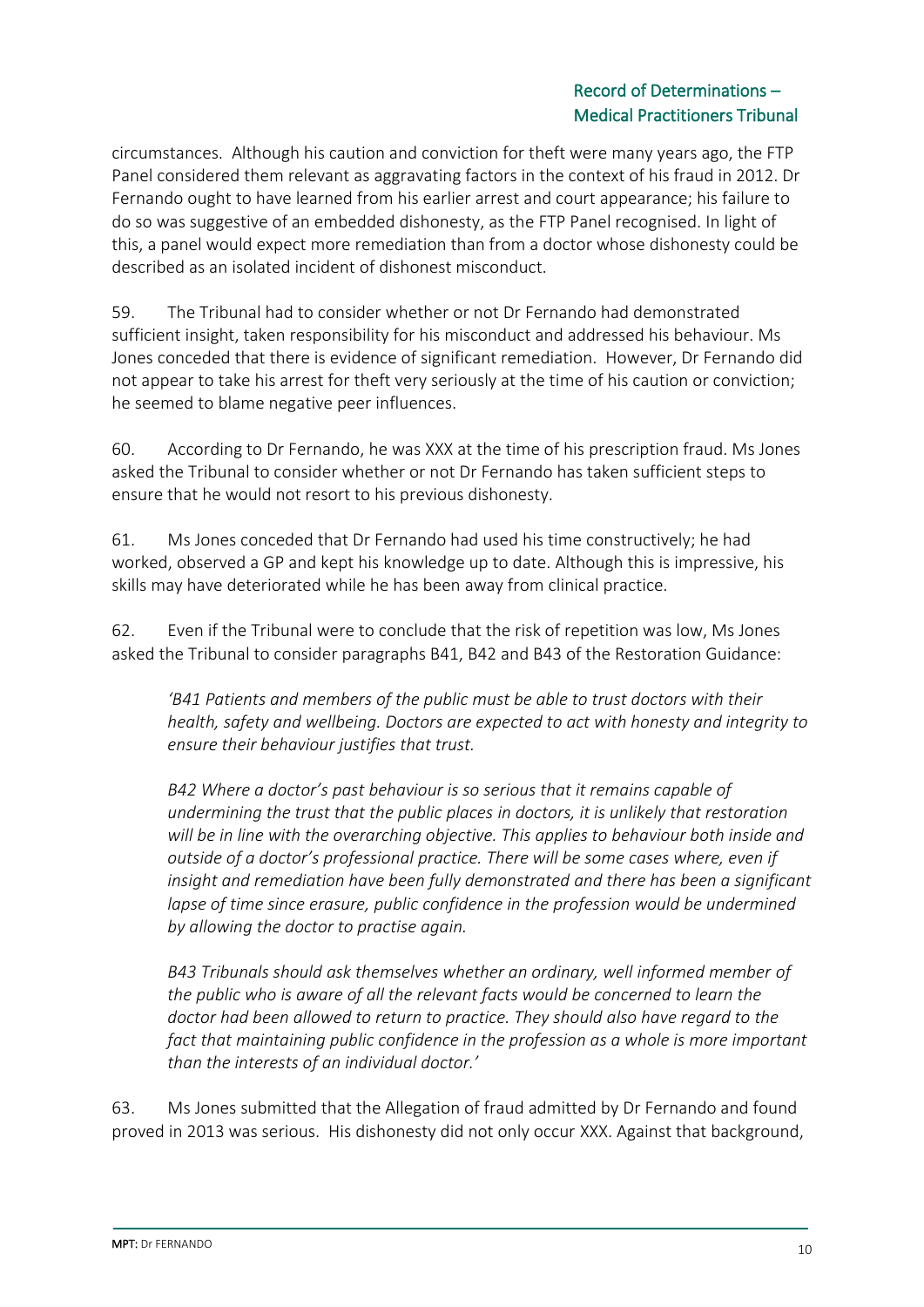an ordinary well-informed member of the public would be concerned if he were allowed to return to practice, even with the amount of remediation Dr Fernando has undertaken.

64. Ms Jones submitted that, when balancing Dr Fernando's interests against the public interest, the Tribunal should give priority to the public interest, taking account of paragraphs B45, B46 and B47 of the Restoration Guidance:

*'B45 We promote the professional values, knowledge, skills and behaviours expected of all doctors working in the UK by setting standards.* 

*B46 To ensure that doctors work to a consistent set of standards, and patients understand what to expect from the care they receive, action is taken by tribunals where serious or persistent failures to follow the standards set pose a risk to patients or to public confidence in doctors. Erasing a doctor sends a clear message to the profession about what constitutes unacceptable behaviour and practice and corresponds with our duty to promote and maintain professional standards and conduct.* 

*B47 Where there has been a very serious and/or persistent departure from the published standards resulting in erasure, it may not be consistent with the third element of the overarching objective to allow the doctor to practise again.'* 

65. In 2013 the FTP Panel considered erasure necessary to uphold professional standards of conduct and to maintain public confidence in the medical profession. Although Dr Fernando had significantly remediated, Ms Jones submitted that the misconduct was so serious that restoration would not be compatible with limbs two and three of the overarching objective, given the background. In conclusion, Ms Jones submitted that Dr Fernando's Restoration Application should be refused.

66. Ms Stock, on behalf of Dr Fernando, referred the Tribunal to the written submission she provided. Ms Stock summarised the background to the case and the 2013 FTP Panel's findings and reminded the Tribunal of Dr Fernando's oral evidence as to why he was making this Restoration Application at this time.

67. Ms Stock said that Dr Fernando was at an early stage in his career when the incidents took place that led to his erasure. He fully accepted the seriousness of his misconduct in using a false prescription to obtain medication for himself and was aware that he abused his position a doctor. Dr Fernando made no excuses for his earlier dishonest behaviour exposed as a result of his arrest for fraud and subsequent GMC investigation. As a young man he appeared to have a sense of entitlement, but he had significantly matured since that time. Dr Fernando agreed with the decision of the FTP Panel in 2013.

68. Although the FTP Panel in 2013 referred to Dr Fernando's police caution and conviction for theft, these are now over 20 years old. His contact with the criminal justice system should have impressed the need to avoid dishonesty on Dr Fernando. The FTP Panel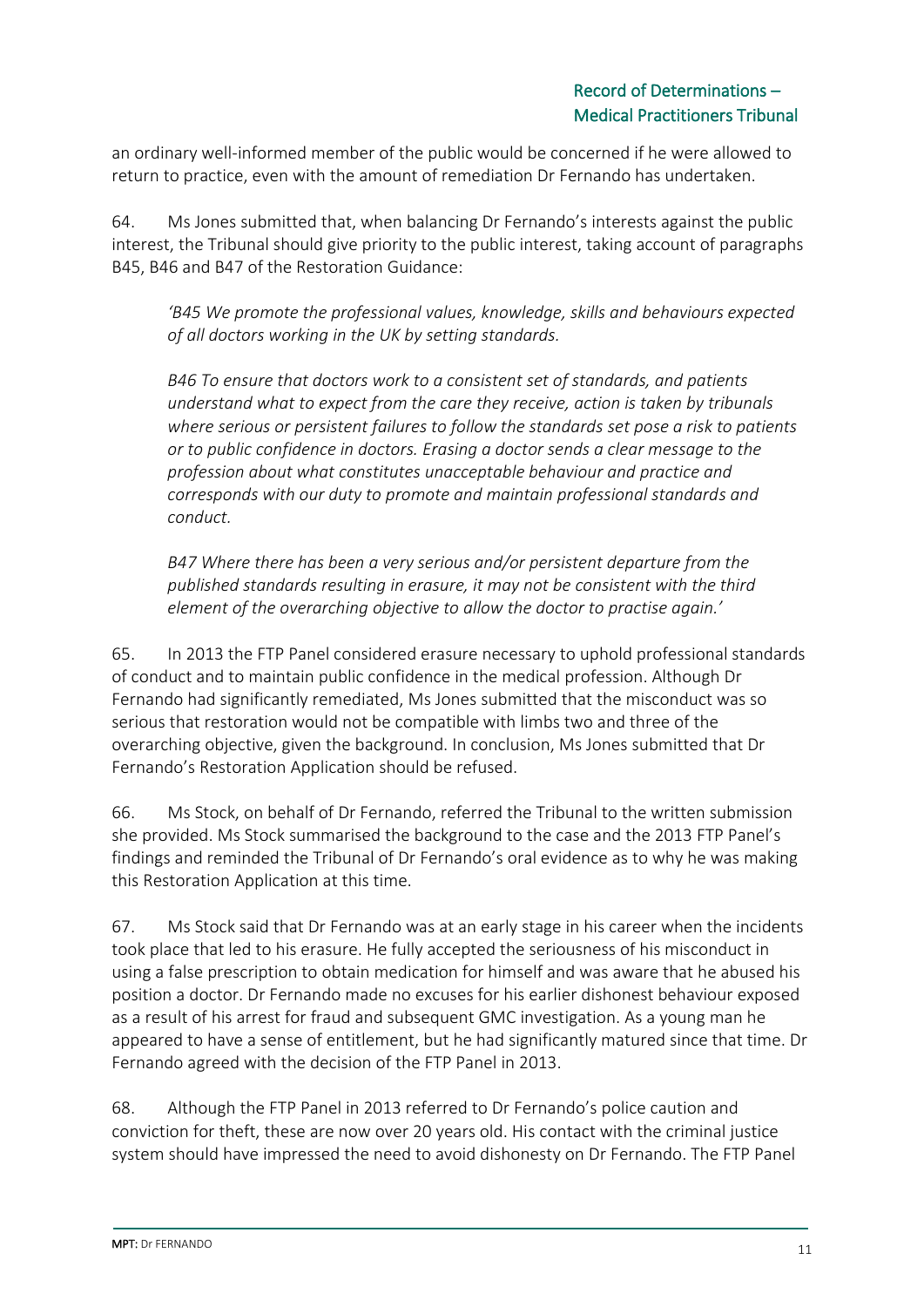took account in 2013 of his failure to learn from his earlier arrest, but he had changed since then.

69. Ms Stock submitted that during his oral evidence Dr Fernando was open and honest. She said that Dr Fernando had been naïve, easily led and regrettably did not appreciate the implications of his behaviour soon enough. However, his caution and conviction for theft were long since spent and were of such different character to Dr Fernando's later dishonest conduct that they did not establish a current propensity to be untruthful, in light of his later development.

70. Although Dr Fernando did not list every position in his PCT application, Ms Stock said that the months omitted were not of great length and there were reasons behind their termination. Dr Fernando now accepted that he should have given fuller details.

71. The other acts of misconduct are directly related to Dr Fernando's behaviour to deal with XXX.

72. The lapse in indemnity cover occurred at this time, as did his failure to disclose the reasons for his arrest immediately to his employers. In respect of the prescription pad found at his home Ms Stock submitted that this was an oversight not related to any dishonest intention; it showed poor judgement.

73. Ms Stock submitted that Dr Fernando had demonstrated insight, reflected at length and taken account of deficits identified in 2013 in his approach to CPD and other work to develop.

74. In his statement, Dr Fernando had given an honest explanation of the background and context of his behaviour, response to arrest and aftermath in 2012. He accepted that he was immature, but now regrets his dishonest misconduct. Dr Fernando was fearful, embarrassed and over-concerned about his image, but he had found a way out XXX by asking for and obtaining help and support.

75. After the incidents Dr Fernando had written to Dr B at Binscombe Surgery and his GP partners at Victoria Practice, to apologise for his lack of candour after his arrest. He had also apologised to the GMC.

76. In order to understand his behaviour more fully, Dr Fernando had undertaken CPD on probity and ethics, including a number of intensive courses. All these had helped him to gain insight and offered different perspectives. Ms Stock referred the Tribunal to Dr Fernando's detailed reflections on each course he had undertaken. Dr Fernando had analysed each element of his past misconduct, why it occurred and what he could do to ensure that there is no repetition.

77. Although there had never been any issue with Dr Fernando's clinical skills or competence, he recognised that he need to demonstrate that his medical knowledge was up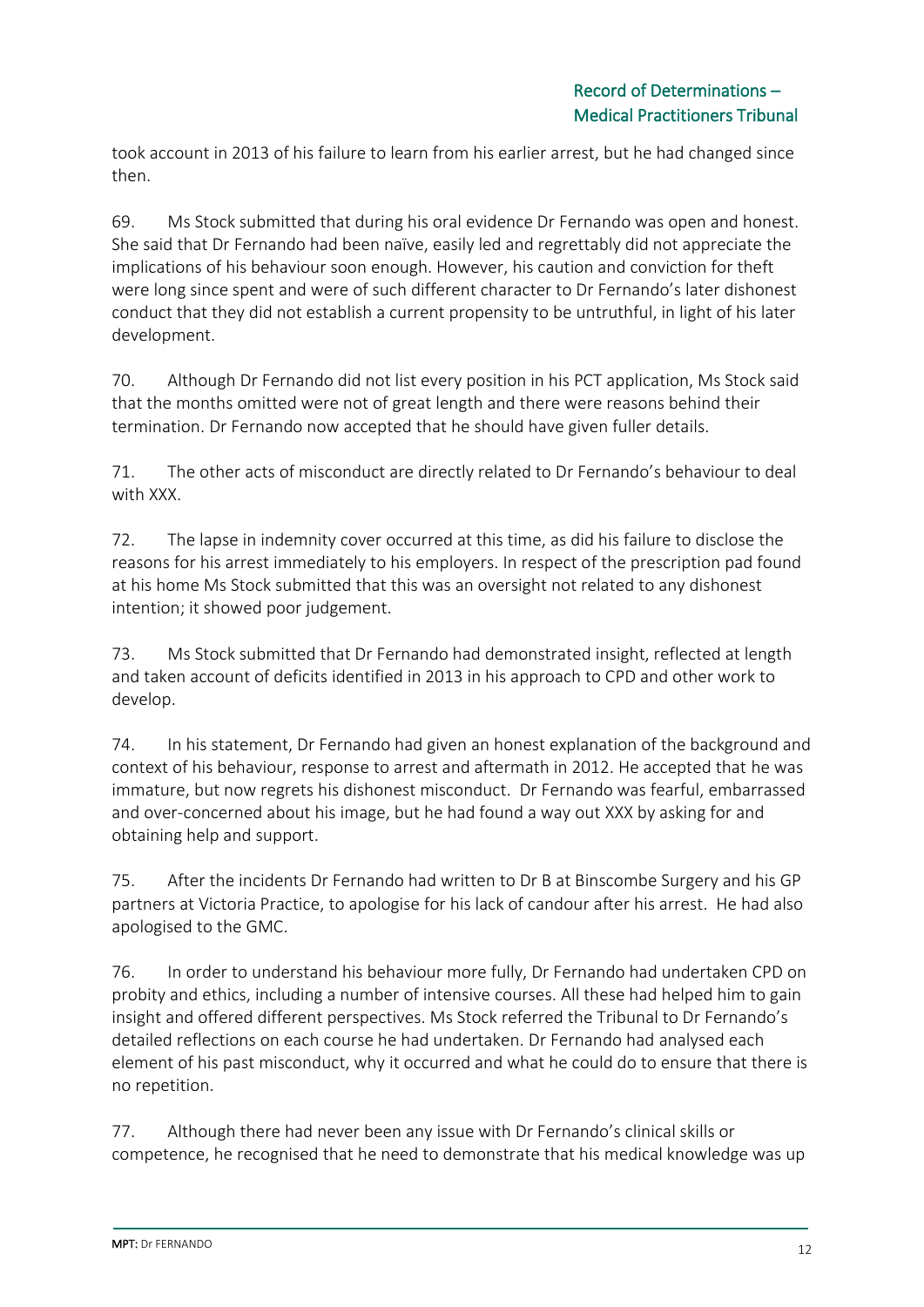to date. To that end, Dr Fernando had undertaken targeted clinical CPD as well as spending time with GPs in a clinical attachment / observership.

78. Ms Stock told the Tribunal that Dr Fernando had also XXX to develop his insight; XXX. With this and other support from colleagues and relatives, Dr Fernando fully appreciated the importance of honesty; he had learned this the hard way.

79. Dr Fernando had volunteered for the Canterbury Centre and Oxfam. He had been offered paid work for the Alzheimer's Society in the role of Dementia Advisor and promoted to be a Support Manager. After that he joined Oxfam as Deputy Manager in retail and then his current role as a Manager. He made full disclosure about his past transgressions in his applications for all these positions.

80. Ms Stock submitted that Dr Fernando had genuine insight into what went wrong, how he should have acted and would know what to do in future. His explanations and reflections demonstrated genuine insight and remediation.

81. He had been on a long and difficult journey, but expressed remorse at an early stage and continued to do so. Dr Fernando understood the reasons for his behaviour and wholly accepted that he should have acted differently.

82. Dr Fernando had worked tirelessly to develop insight and taken every action to remediate his misconduct; there was nothing more he could have done. He had full insight into his dishonest actions, the impact of his dishonesty on colleagues, employer, medical profession, regulator and public confidence in doctors. He was deeply ashamed that he had abused his position as a doctor to gain access to medication. Ms Stock submitted that Dr Fernando now fully appreciated his duty to act with honesty and integrity at all times.

83. Ms Stock submitted that Dr Fernando had fully remediated his past misconduct. She said that he had worked with a number of professionals and mentors to unravel the core reasons for his behaviour and appreciated the importance of honesty in his personal and professional life. Ms Stock submitted that Dr Fernando had shown humility and tenacity during the last eight years and continued to remediate his past wrongdoing.

84. Ms Stock accepted that Dr Fernando had been unable to work as a doctor, but said that he had undertaken a clinical attachment and had worked in the charitable sector. Although lack of repetition is not a guarantee of future good conduct it is an indication that Dr Fernando was likely to continue to be open and honest.

85. Whilst dishonest conduct was not easy to remediate it was possible to do so and Dr Fernando had undertaken extensive, intensive, and wholly relevant steps to remediate the concerns identified in 2013. Ms Stock said that he had provided detailed and certified information about the impact of his remediation on his attitude and behaviour. XXX.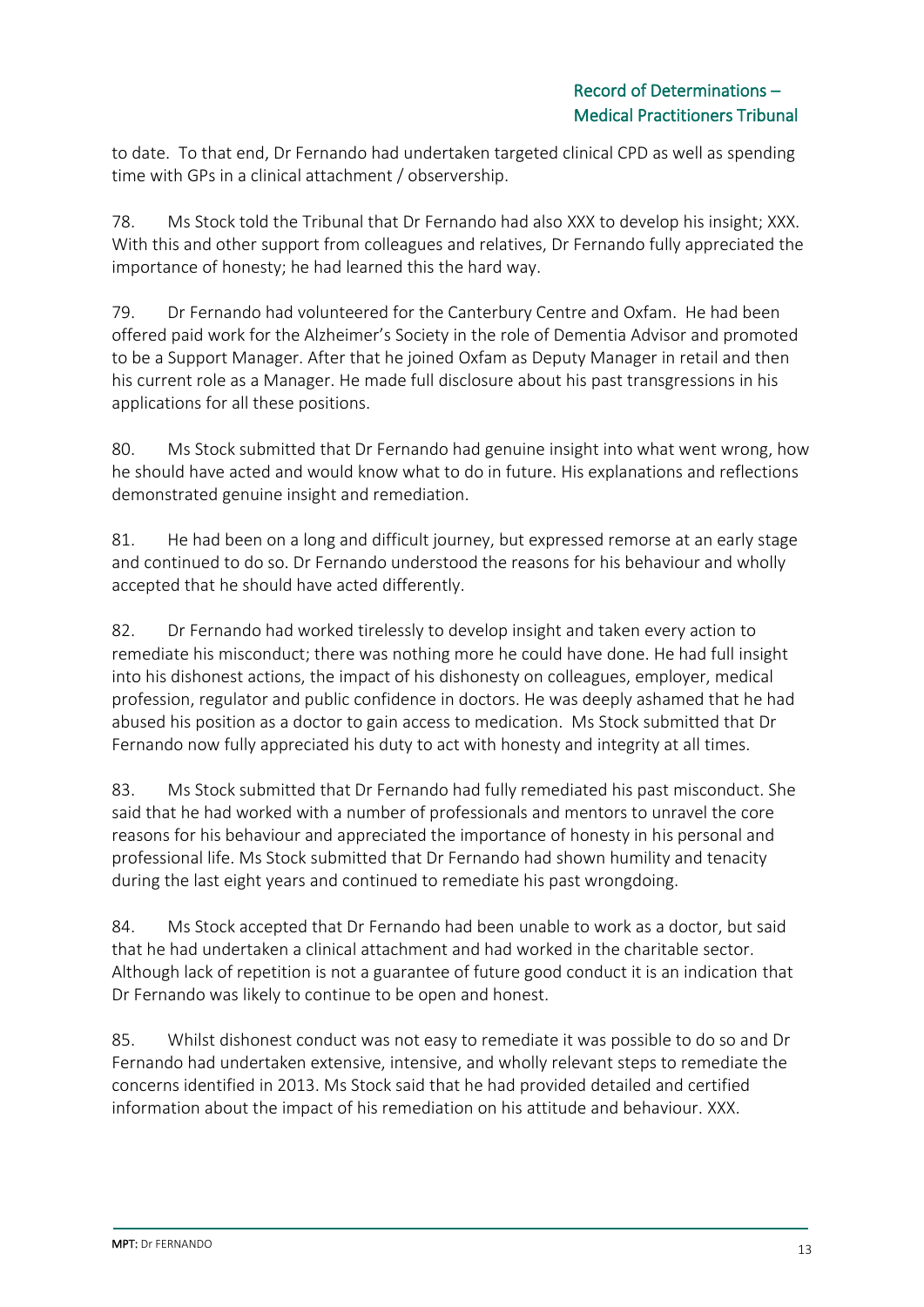86. Ms Stock submitted that events giving rise to the Allegation arose at a time of XXX, embarrassment and inability to cope as an immature young man. All these issues had been deeply explored and were highly unlikely to recur. Dr Fernando's remediation began soon after the events and had continued for the next eight years or so.

87. Ms Stock said that Dr Fernando had kept his medical knowledge and skills up to date with his GP observership, mentorship, targeted CPD, monthly GP updates and development of transferable skills in his non-medical employment.

88. Dr Fernando had researched the best way to return to practice if his application for restoration is granted. He had provided a number of references which have been validated by the GMC. Professionals and others fully conversant with the facts of this case had all attested to his insight and remediation. Dr B, a supervisor and mentor for Dr Fernando, provided relevant and persuasive evidence.

89. In 2013 the FTP Panel considered that Dr Fernando had shown extremely poor judgement and was not persuaded that he had developed sufficient insight into the gravity of the misconduct to minimise any risk of repetition. Since then, Dr Fernando had taken all steps to ensure that he would behave honestly, openly and professionally, such that he should be enabled to return to his medical practice.

90. Dr Fernando had demonstrated in his reflections that he fully appreciated the severity of his past misconduct, that he had remediated by way of CPD, deep reflection and mentorship. He had demonstrated that there is no likelihood of repetition of dishonesty or other misconduct.

91. His reflective statement indicates a high level of insight; he appreciates that trust is a key factor in practise as a doctor. Mrs K's letter supports his position.

92. Ms Stock submitted that his misconduct was not so serious that restoration should be precluded; restoration at this point is compatible with the overarching objective to protect the public and public interest. An ordinary, well-informed member of the public, aware of all relevant facts, would consider that Dr Fernando had now fully remediated and should be permitted to return to practice as a registered medical practitioner.

93. Dr Fernando had worked tirelessly to make amends for his past and to return to his chosen profession. He had taken on board each and every comment from the 2013 FTP Panel and acted accordingly. Although his dishonest actions which led to erasure represented a serious departure from GMP his past misconduct was not such that it precluded restoration for all time. His past misconduct was amenable to remediation and, taking account of his full insight and other factors, had been remediated. Therefore Dr Fernando's Restoration Application should be granted.

# The Approach of the Tribunal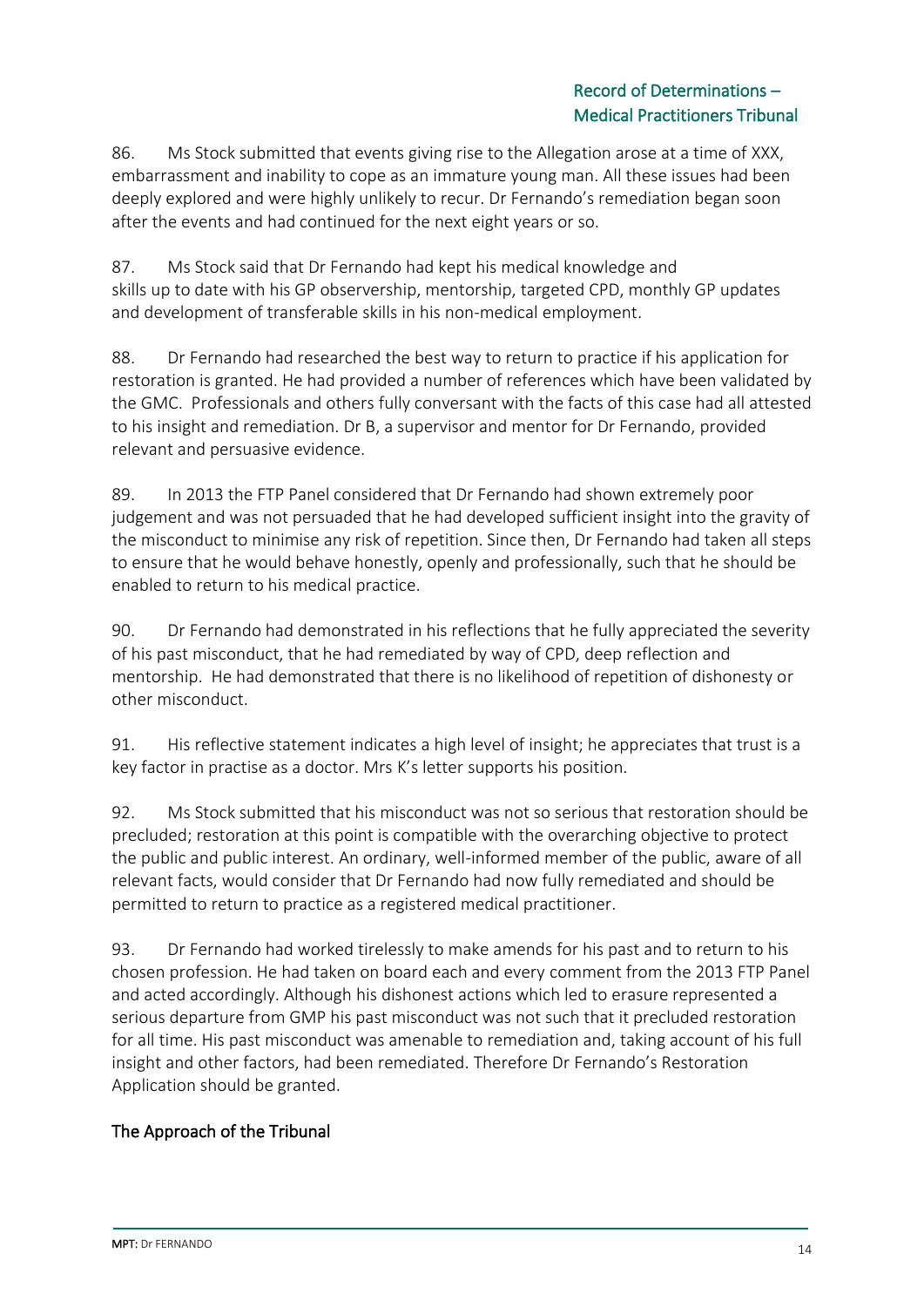94. When determining the outcome of Dr Fernando's restoration application, the Tribunal took account of the statutory overarching objective:

- *a. to protect, promote and maintain the health, safety and well-being of the public;*
- *b. to promote and maintain public confidence in the medical profession; and*
- *c. to promote and maintain proper professional standards and conduct for members of that profession.*

#### Advice on Restoration from LQC

95. The LQC gave advice in the presence of counsel, who both accepted it: Where an application for restoration is made to a Tribunal, it may, if it thinks fit, direct that the doctor's name be restored to the register: section 41(1) of the 1983 Act. The Tribunal has no power to grant registration with conditions, or to restrict it.

96. If restoration is granted, then the doctor returns to unrestricted practice. The Tribunal must have regard to the Restoration Guidance.

97. This is Dr Fernando's first restoration application. His name was erased over five years ago, so he is entitled to apply for restoration, but the onus is on him to show that his name should be restored to the medical register. The purpose of a restoration hearing is for the Tribunal to decide if the doctor is fit to practise, taking account of the statutory overarching objective and other relevant factors.

98. The Tribunal must take account of all evidence, submissions, relevant law and guidance. Factors to be considered by the Tribunal include:

- The circumstances which led to erasure;
- Any relevant matters post-dating these circumstances;
- The extent to which the doctor has shown remorse and insight;
- The extent to which the doctor has remediated;
- What the doctor has done since his name was erased;
- Steps taken to keep medical knowledge and skills up to date;
- The length of time elapsed since erasure;
- Any risk posed by the doctor;
- Whether public confidence and professional standards would be damaged by restoring the doctor to the register.

99. *GMC v Chandra 2018 EWCA Civ 1898* confirmed that exceptional circumstances do not have to be present to allow a doctor who was erased as a result of disciplinary proceedings to be restored to the register. Tribunals should apply the same test when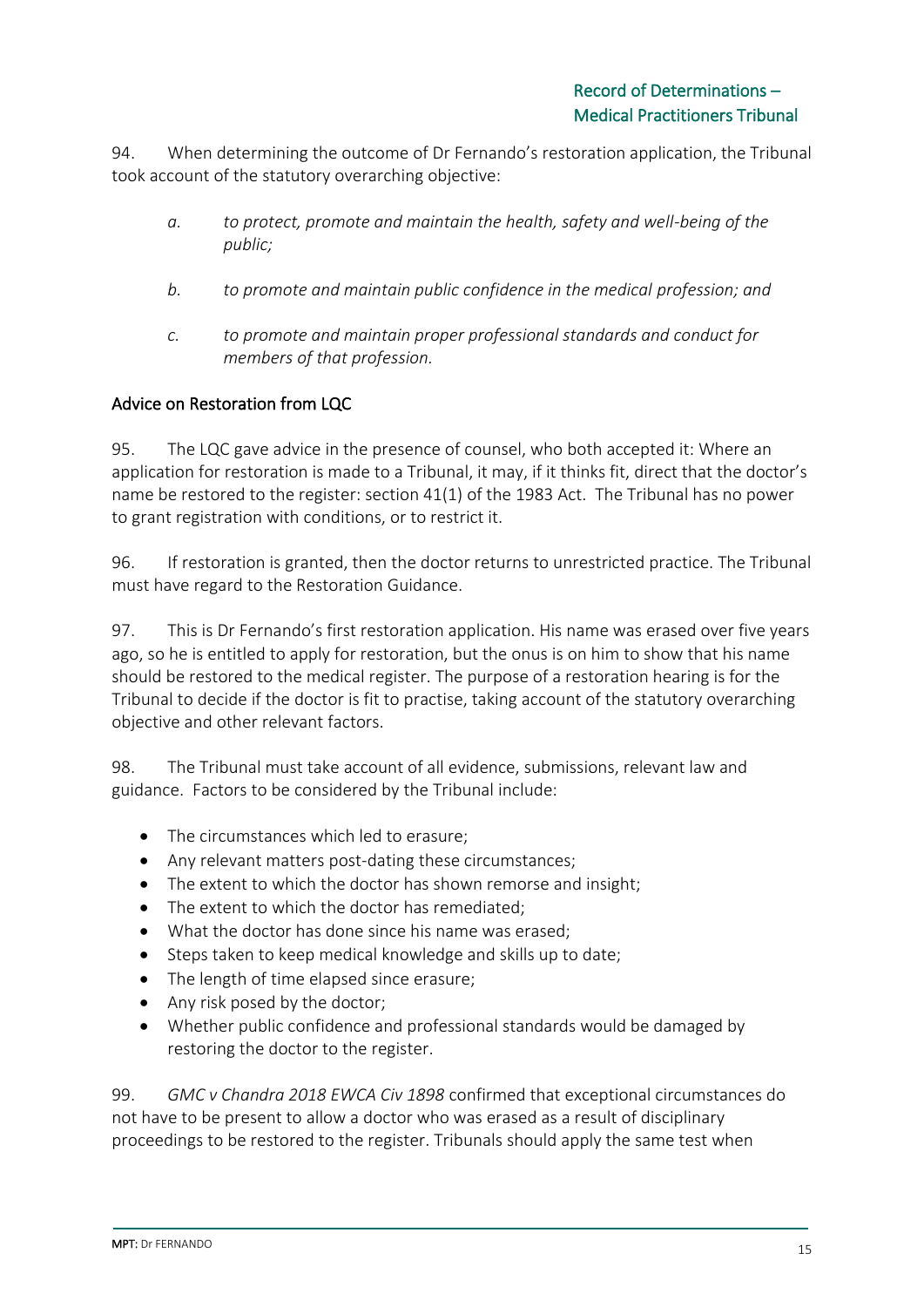considering the question of sanction or restoration to the register: in the context of the overarching objective, is the doctor fit to practise or not?

100. When considering whether to restore a doctor to the register a Tribunal should:

- consider any evidence of insight, remorse and remediation against the backdrop of those matters which led to erasure;
- if the Tribunal concludes that there is insight, remorse and remediation, it should balance those positive findings against all three limbs of the statutory overarching objective;
- when considering a restoration application, the Tribunal should also take account of the length of time since erasure.

101. There is a need to maintain public confidence in the medical profession. The reputation of the profession as a whole is of greater significance than that of an individual doctor.

102. The same principles and approach apply equally to both sanctions and restoration. The question in each case is the same namely, having regard to the overarching objective, is the doctor fit to practice?" *Chandra* at [59]. However, the approach to a restoration decision may be different from that taken to sanction. Various factors may be weighed up with differing emphases; also there may be different approaches in clinical cases as opposed to matters involving dishonesty *Chandra* [60].

103. The Tribunal must be satisfied that restoration would promote and maintain public confidence and uphold professional standards so that, notwithstanding the serious nature of the original matters which led to erasure, the overarching objective to protect the public would be achieved. The Tribunal has broad discretion when considering an application for restoration and may direct that a doctor's name be restored to the Medical Register if it thinks fit.

#### Erasure in 2013

104. The Tribunal considered the circumstances which led to Dr Fernando's erasure, as detailed above and referred to by counsel. The 2013 FTP Panel determined:

*'The Panel is of the view that if a doctor's probity cannot be relied upon then this is fundamentally incompatible with continued registration. Therefore, the Panel finds that suspension is not an appropriate sanction in this case… In exercising its duty to protect the public interest, specifically the need to protect public confidence and maintain proper standards, the Panel has determined that the only appropriate and proportionate sanction is one of erasure.'* 

#### Decision of this Tribunal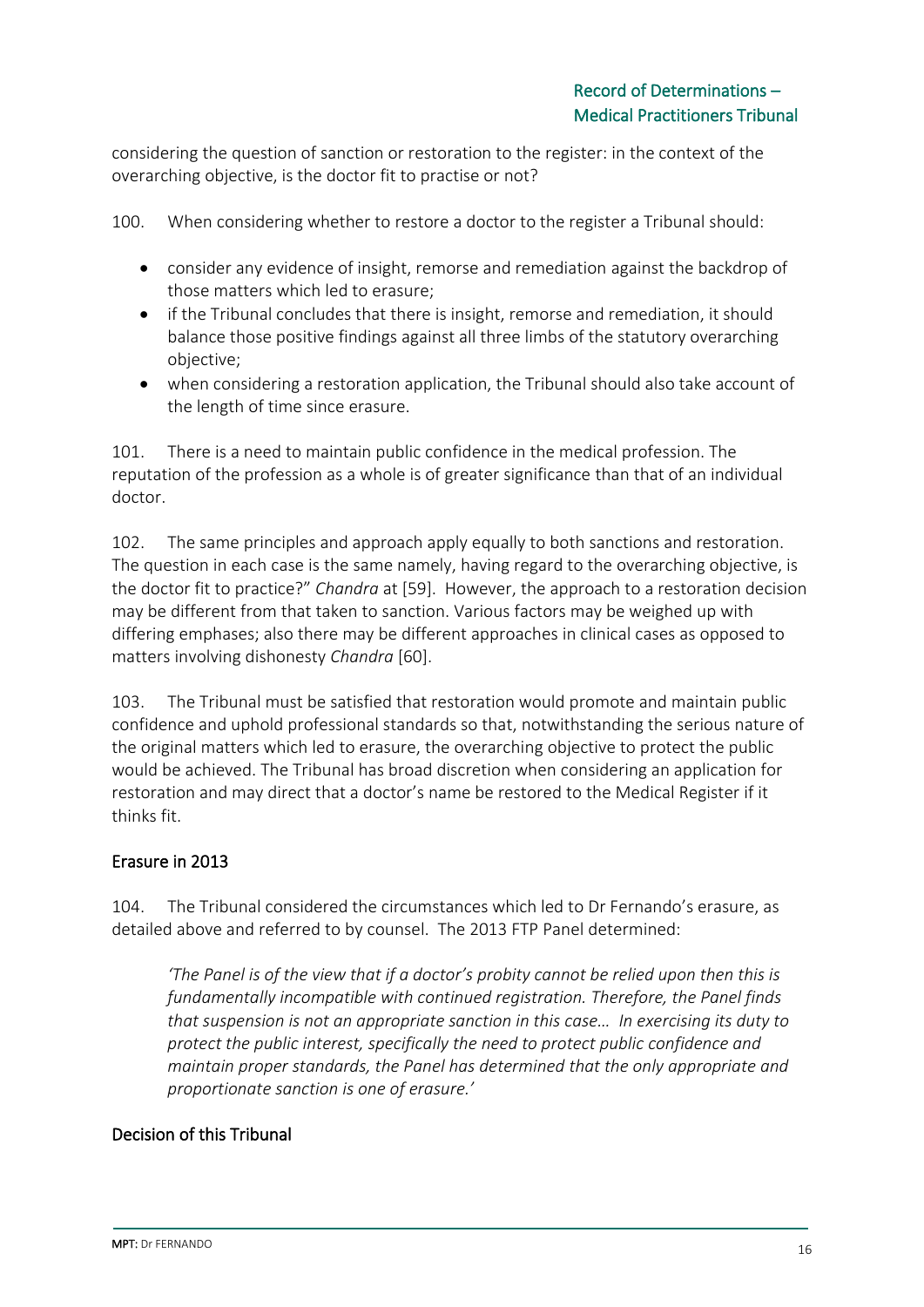## Record of Determinations – Medical Practitioners Tribunal

105. The Tribunal considered the circumstances leading to erasure, which were almost a decade ago. Dr Fernando did not initially make admissions to police or colleagues. However, he did admit the Allegation at the earliest opportunity in the 2013 hearing. He could have been quicker to admit his dishonesty, but he enabled the Tribunal to find the facts alleged against him proved, without the need for a lengthy analysis of evidence. He also acknowledged other breaches not included in the Allegation, which indicated a level of contrition in 2013. This has further developed in the intervening years.

106. One of those most impacted by his fraud was Dr B because Dr Fernando retained a prescription pad stamped with the name of Dr B at Binscombe Medical Centre. Yet Dr B has provided a supportive character reference, dated 16 August 2021. He is clearly familiar with the facts of the dishonest misconduct, so the Tribunal gave weight to his testimony:

*'Nishan [Dr Fernando] has shared with me very openly about his misconduct… at the time and also the previous episode of shoplifting as a student… Nishan's character has changed significantly since the events that led to his erasure. The positive aspects of his character are unchanged, or strengthened; for instance, he continues to be someone who works hard... for something that is worthwhile and meaningful for society (through his previous role as a GP and his work since through the charity sector). The areas where he has developed significantly relate to... honesty, probity and ethics.* 

*Since he was first arrested, I have been impressed by Nishan's attitude, despite the great difficulties he went through. He got in touch with me soon after his arrest, overcoming any embarrassment or shame he may have felt at the time. I know that he felt he had let me down as a trainer, and he did not try to make excuses for his actions but asked to meet up so that he could apologise to me (for using one of my prescriptions) and for emotional support…'* 

107. Dr B gave four reasons in support of his belief that Dr Fernando has a 'dramatically different' attitude to matters of honesty and probity:

*1. He has understood that probity and honesty are so vital for the trust that patients put in a doctor that they are simply the right thing to do at all times.*

*2. He has learnt, very painful, that the consequences of dishonesty can be hugely destructive to himself and those around him, especially those close to him.*

*3. He has learnt – and I think at times has been surprised by – the truth that the majority of people respond with support and care when someone is honest about their mistakes rather than with judgement. I think this is a really important reason why Nishan is very unlikely to make the same mistakes again. He wrote the fraudulent prescription because he was embarrassed and thought people would judge him XXX; he learnt that even when he had done something far worse… people still stood by him*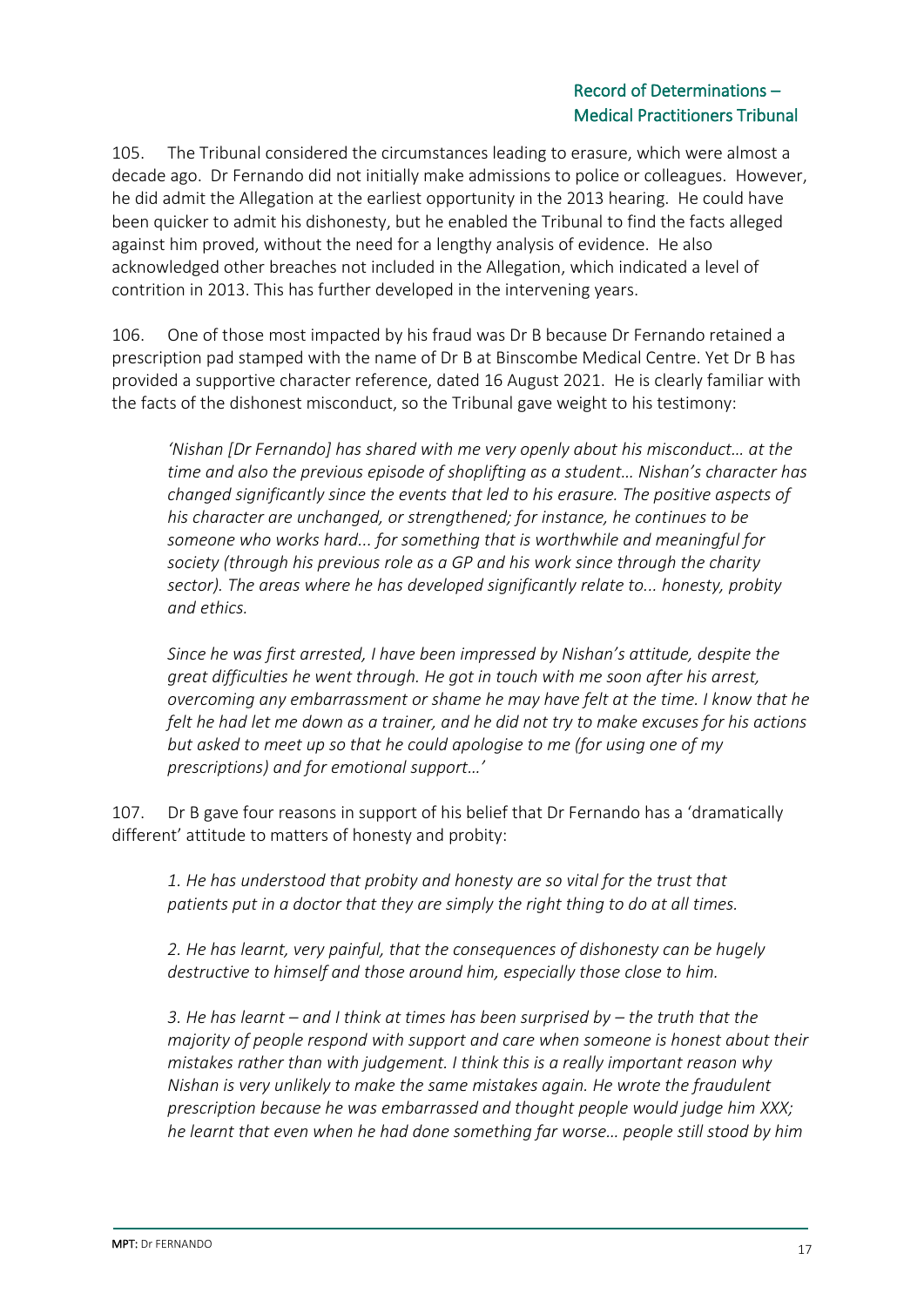*and wanted to help. This has given him a very positive experience of being honest and when the truth is difficult and is something he will take into his professional practice.*

*4. Since the events that led to his erasure, he has consistently demonstrated honesty and probity, both with me and his employers.'* 

#### 108. Dr B added:

*'I believe Nishan has very good insight into his past misconduct; he does not try to defend his actions at all but has worked very hard to understand them so that he is not at risk of doing so again. His reflections on the ethics courses he has been on (and his willingness to undertake the courses, which were very demanding at times), shows a very clear understanding of the wrongs that he did and a strong commitment to never repeat such actions (or similar) in the future. He has recognised the fact that though patients were not harmed directly by his actions, this is no defence for what he did and that patients are harmed when a doctor acts dishonestly due to the damage this does to the trust that is implicit in the doctor-patient relationship.'*

109. Since erasure Dr Fernando has continued his personal and professional development. Over the last two years he has engaged with targeted online CPD and GP updates to ensure that he is aware of relevant local and national protocols. Dr Fernando has also completed a number of GP observerships, albeit limited by Covid-19 restrictions.

110. The Tribunal gave weight to a letter from Dr H, GP, dated 21 August 2021, which said:

*'No doubts ever existed over [Dr Fernando's] medical practice, and he was a competent GP, was popular with both patients and colleagues, and was a valuable member of the team, and can be again.*

*It is my opinion that Dr Fernando is now worthy of a second chance as a physician. I have no concerns that he will reoffend if he is returned to the Medical Register. There is always a need for competent, caring GPs, particularly in the present circumstances. Dr Fernando now fully understands the error of his ways and is determined, if given the chance, to make a valuable contribution in his chosen profession once again'.*

111. It was not submitted on behalf of the GMC, at any point, that Dr Fernando posed a direct risk to patients or other members of public. In 2013 the FTP Panel did not consider this relevant; it focused on upholding professional standards and maintaining public trust in doctors. That is also the main concern of this Tribunal.

112. Dr B and Dr H had no concerns about Dr Fernando's clinical competence and both thought that he is safe to return to unrestricted clinical practice. The Tribunal was satisfied that Dr Fernando had demonstrated a commitment and ability to keep his medical skills and knowledge up to date.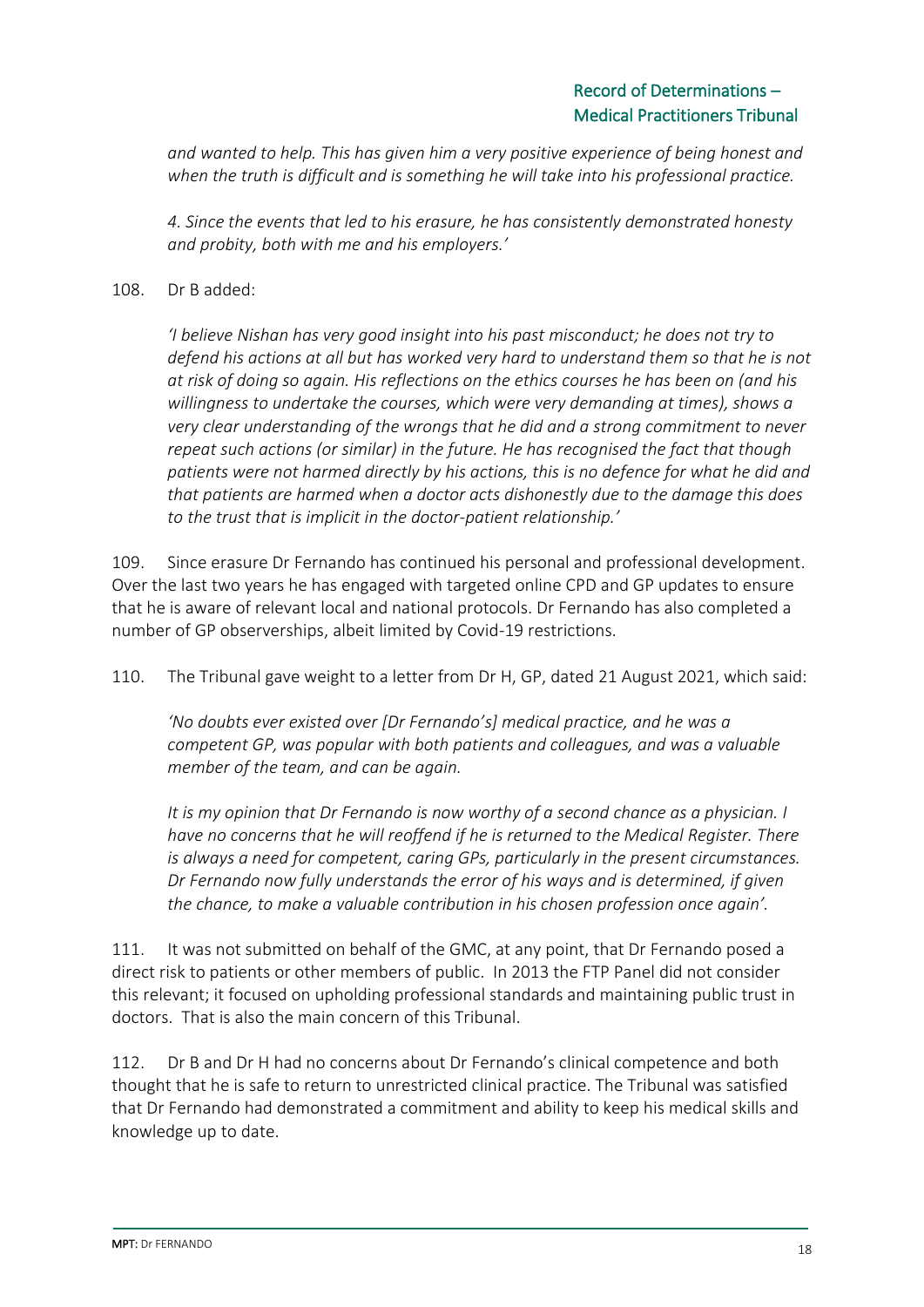# Record of Determinations – Medical Practitioners Tribunal

113. Before his hearing in 2013 Dr Fernando had XXX. Since then Dr Fernando has completed additional CPD on ethics and probity. He has provided the Tribunal with in-depth, sincere reflections on what he has learned and how this informs his practice. He has demonstrated to the Tribunal that he has analysed factors relevant to his past misconduct, such as a desire to conform, avoid shame or avoid awkward discussions. In doing so, the Tribunal accepts that he has remediated his flawed thought-processes and thus moved away from his previous avoidant behaviour and rejected his past dishonest approach to solving apparent problems.

114. The Tribunal found that Dr Fernando had demonstrated considerable remorse and very good insight into triggers for his past misconduct, its destructive impact and how to avoid such dishonest behaviour in future. It accepted and gave weight to Dr Fernando's reflective statement dated 1 September 2021, which stated:

*'Apology*

*Words cannot adequately express how ashamed and mortified I am about my past behaviour. I have subsequently apologised, either verbally or in writing, to those affected by my actions, including my former work colleagues at the Victoria practice, Dr [B] and Dr [H], my family and the GMC.* 

*I want to take this opportunity to once again express how truly sorry and extremely regretful I am about my past actions and the damage I caused to my former colleagues, the PCT, the GMC and ultimately, to the medical profession itself. On a personal note, I deeply regret all the harm I have caused to my family.*

*My actions damaged the public's perception of the medical profession. They also undermined the proper standard of conduct that a doctor must always abide by, both in a professional and in a personal capacity. I understand that these are fundamental aspects of being a good doctor and going forward, I will always place great importance on them.*

*After the initial shock of my erasure wore of, I have come to accept that my erasure was justified. As painful a realisation as that is, it has served as a wake-up call for me to completely overhaul my life and my behaviour. I have spent many years working on getting to the root cause of all my actions and fully understanding what I did wrong and how I should have conducted myself. My insight and understanding has allowed me to come to terms with my actions, and fundamentally address my failings.'*

115. In his oral evidence Dr Fernando told the Tribunal how ashamed he is of his previous dishonesty and having undermined public confidence in the medical profession. The Tribunal accepted his oral evidence about developing an awareness of how vital it is to be open and truthful at work, as well as in his personal life. The Tribunal found Dr Fernando's account of developing insight through reflection on ethics and probity to be persuasive. It included personal reflections, as opposed to generalisations and his remorse was confirmed in oral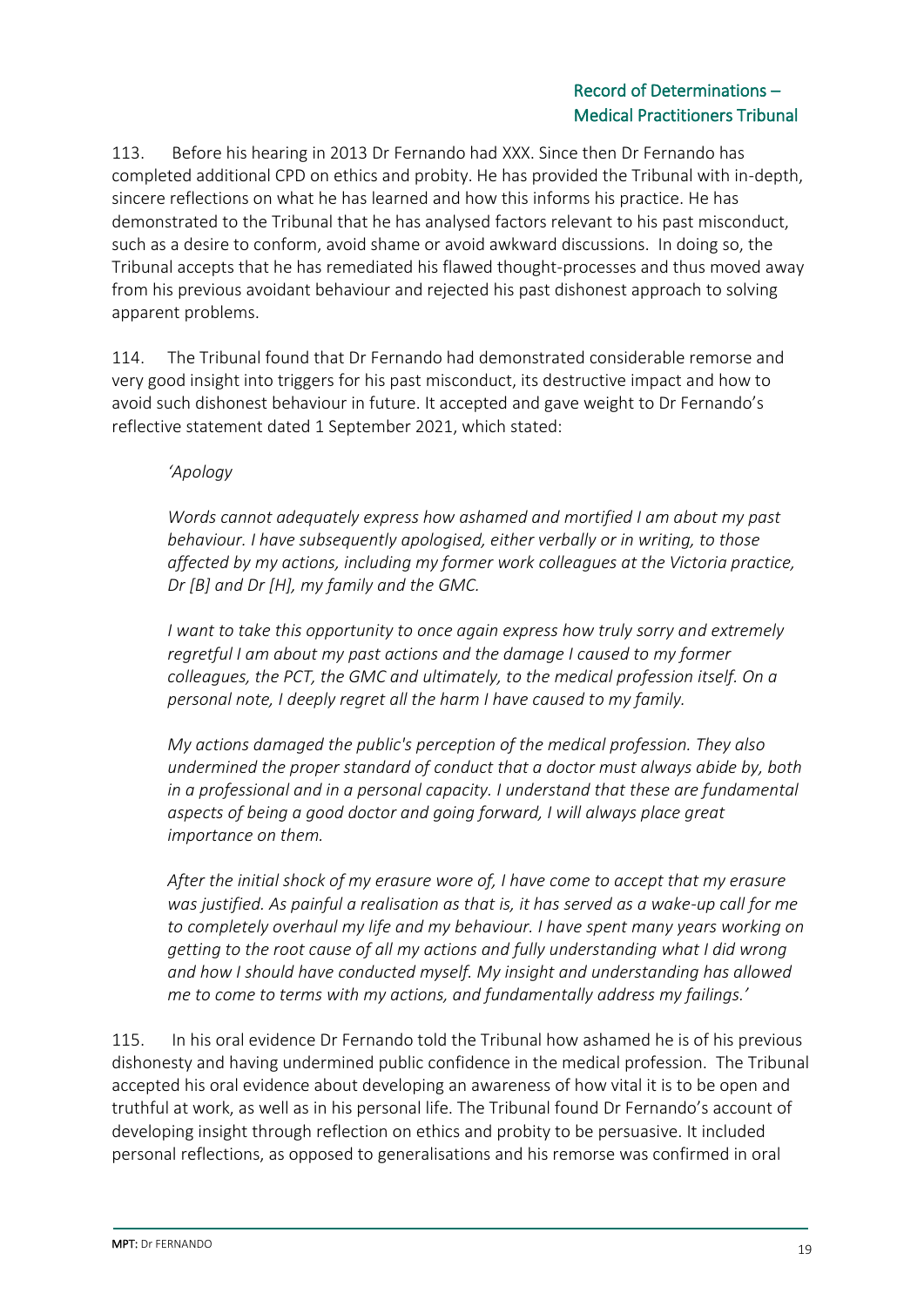evidence. Several professional colleagues supported his belief that he has changed in important respects. The Tribunal concluded that Dr Fernando has matured into a responsible, open and honest professional.

116. The Tribunal considered the extent to which Dr Fernando has remediated his misconduct. It agreed with Ms Jones' concession on behalf of the GMC that Dr Fernando had completed an 'impressive' amount of remediation. The Tribunal was satisfied that Dr Fernando has remediated his misconduct as fully as is feasible in all the circumstances. There is little else that he could have done to demonstrate insight and remediation.

117. Dr Fernando did not apply for restoration at the earliest opportunity. Instead, he waited until he had satisfied himself that he has addressed all the matters that led to his misconduct and subsequent erasure.

118. In 2012 Dr Fernando forged a prescription XXX. The Tribunal concluded that, although his dishonesty was serious, his motivation was not for financial gain. His behaviour reflected extremely poor judgement at that time.

119. There is a spectrum of dishonest behaviour. The Tribunal concluded that Dr Fernando's offences cannot be described as trivial but nor do they fall at the most serious end of the spectrum. In short, the Tribunal was not persuaded that his convictions or misconduct were such that restoration to the Medical Register must be precluded, regardless of the level of insight or remediation. There are such cases, but, having taken full account of all three elements of the statutory overarching objective, this is not one of them.

120. The Tribunal was particularly concerned about the need to maintain public trust and confidence in the medical profession, closely linked with declaring and upholding professional standards. Although members of the public sometimes disagree as to the appropriateness or otherwise of legal proceedings, the Tribunal had to consider what an average, reasonable person, informed of all the facts, would make of Dr Fernando's past misconduct, current insight, remediation and propensity to behave honestly now. It took account of the character reference from a non-clinical colleague, Ms I, Area Manager, Oxfam, dated 17 August 2021, which said:

*'Dr Nishan Fernando has been open and transparent with Oxfam GB regarding his erasure from the GMC, the reasons for it and from the moment of his initial appointment in 2017 when he disclosed it as part of recruitment process… I found his honesty and openness to be praise-worthy and reflective of the integrity and sincerity demonstrated consistently at Oxfam… Dr Nishan Fernando has requested that I provide him with a character statement as he is hoping to being allowed to return to his medical profession; of which I fully endorse in the full knowledge of his past mistakes and proven allegations.'*

121. The Tribunal also gave weight to a character reference from another non-clinical colleague, Mr J, Manager, Oxfam, dated 5 August 2021, which said: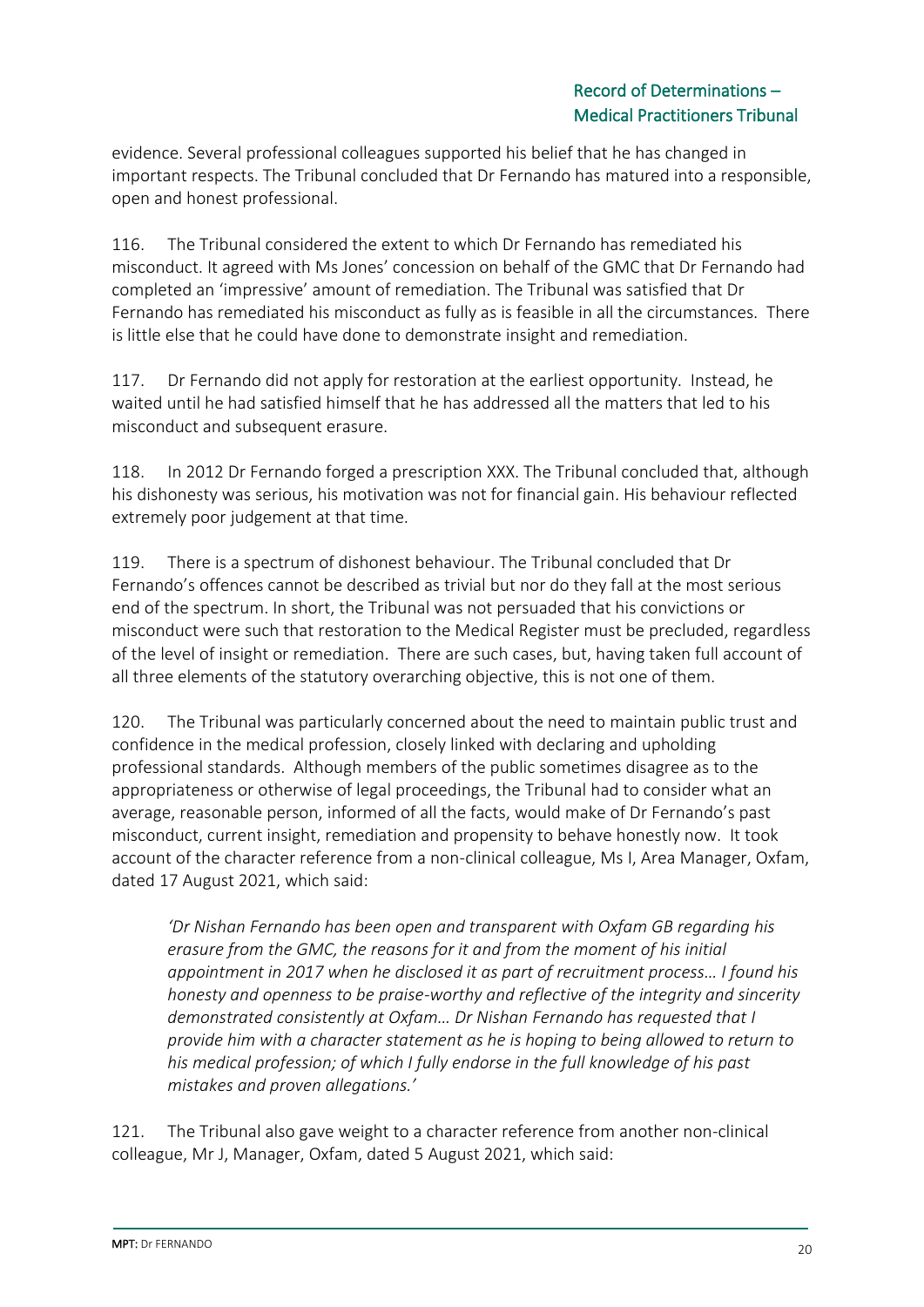*'I have been aware of Nishan's Fitness to Practise case since his appointment as my Deputy Manager in July 2017. I was aware that, before his appointment commenced, he had disclosed the details to my manager…* 

*In preparing to write this testimonial I can confirm that I have read the full General Medical Council' s Medical Practitioners Tribunal Service determination dated 2-6 December 2013. I confirm that I have never had any cause for concern regarding Nishan's performance of the duties assigned to him, his professionalism, and his honesty and probity.'*

122. In the eight years since his name was erased from the Medical Register, Dr Fernando had made good use of the time to reflect on what prompted his dishonesty. He had also developed strategies and a support network in order to help him to avoid similar transgressions in future.

123. At his hearing in 2013 Dr Fernando's insight may best be described as embryonic. It was not absent, but the FTP Panel did not regard it as sufficient to minimise risk of repetition. However, this Tribunal is satisfied, taking account of his CPD, subsequent reflections, development of insight and full remediation that Dr Fernando is now fit to practise medicine without restrictions. The Tribunal considered the risk of any repetition of dishonesty or other misconduct to be very low in this context.

124. The Tribunal concluded that a reasonable and well-informed member of the public, aware of the facts, would be content for Dr Fernando to be restored to the Medical Register. This is because he has good insight into his past dishonesty, has remediated as fully as could be expected and not reoffended or otherwise breached high standards of probity. A range of colleagues, Dr B, Dr H, Ms I and Mr J are all fully aware of the reasons for his erasure and current situation but support his return to medical practice.

125. The Tribunal considered that the public interest includes facilitating the return to practice of an otherwise competent doctor, where appropriate, as well as upholding standards and maintaining trust in the medical profession. As Dr H wrote, there is always a need for competent, caring GPs, particularly in the present circumstances.

126. Members of the public are aware of this, as well as the need for all doctors to be honest, open and act with integrity. Although his erasure was justified in 2013, this Tribunal considers that his restoration is now appropriate in view of his reflective work, insight, remediation, psychological/other support, CPD, clinical skills and changed attitude in the past few years.

127. The Tribunal took account of the views expressed in testimonials quoted above, which reflect a willingness to trust Dr Fernando, despite his record of theft, fraud and other dishonest acts. Each author was fully aware of his past offences, breaches of fundamental tenets of the medical profession and GMP, as well as his erasure and subsequent work to rehabilitate. The Tribunal considered that his colleagues' positive regard for Dr Fernando